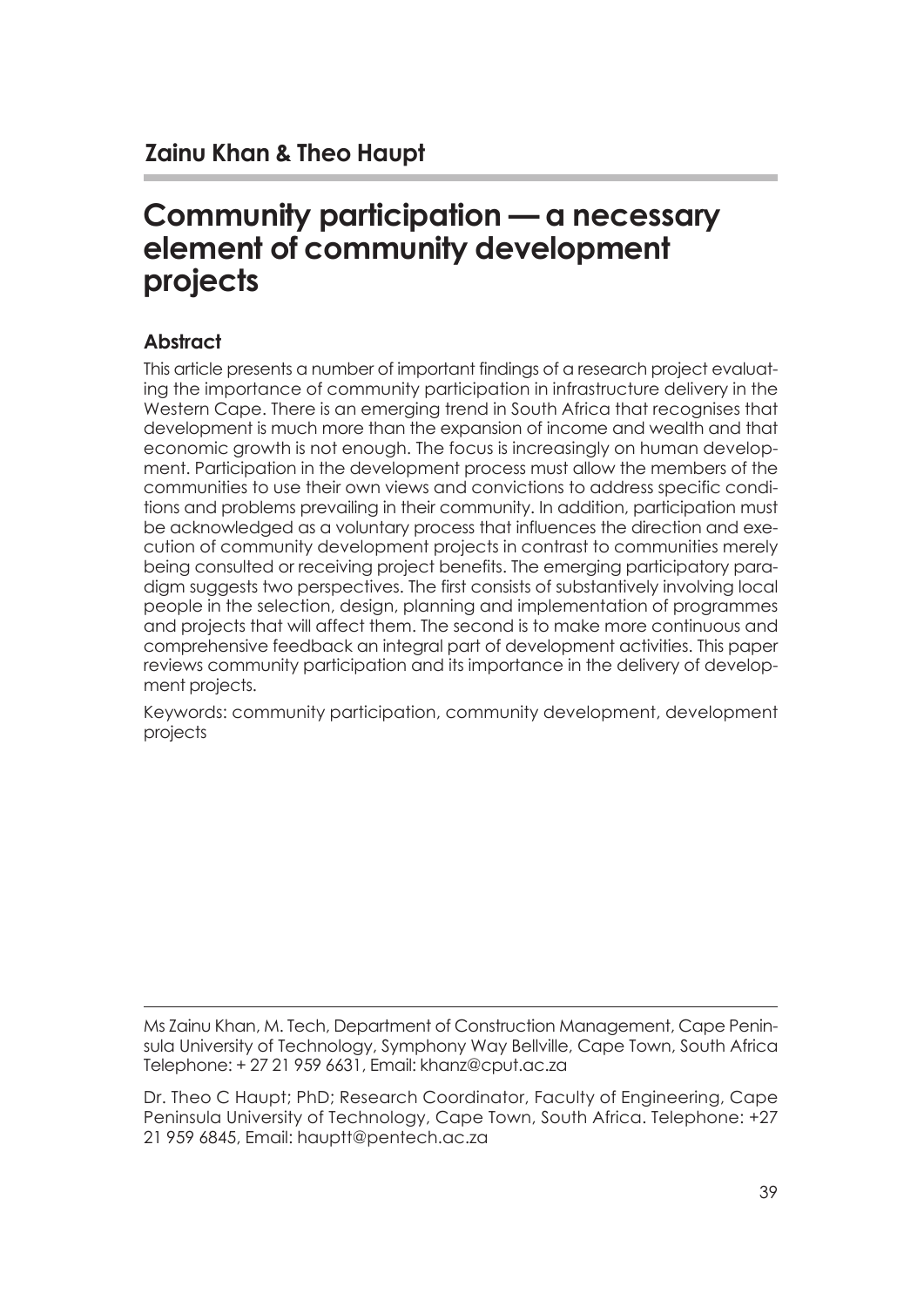#### **Abstrak**

Hierdie artikel gee 'n aantal belangrike bevindinge weer oor 'n navorsingsprojek in die Wes-Kaap wat die belangrikheid van gemeenskapsdeelname in die lewering van infrastruktuur evalueer. Daar is 'n opkomende neiging in Suid-Afrika wat erken dat ontwikkeling veel meer is as die uitbreiding van inkomste en rykdom en dat ekonomies groei nie genoeg is nie. Die fokus is al hoe meer op die ontwikkeling van mense. Deelname in die ontwikkelingsproses moet lede van die gemeenskap toelaat om hul eie oortuigings te gebruik om spesifieke probleme heersend in hul gemeenskap aan te spreek. Deelname moet erken word as 'n vrywillig proses wat die rigting en uitvoering van gemeenskapsontwikkelingsprojekte kan beinvloed in teenstelling met gemeenskappe wat skaars geraadpleeg word of projekvoordele ontvang. Die opkomende deelnemende paradigma stel twee perspektiewe voor. Die eerste is dat plaaslik mense betrek word in die keuse, ontwerp, beplanning en implementasie van programme en projekte wat hulle sal affekteer. Die tweede is om voordurende verstaanbare terugvoering 'n volledige deel van ontwikkelingsaktiwiteite te maak. Hierdie artikel gee 'n oorsig oor die belangrikheid van gemeenskapsdeelname in die lewering van ontwikkelingsprojekte.

Sleutelwoorde: gemeenskapsdeelname, gemeenskapsontwikkeling, ontwikkelingsprojekte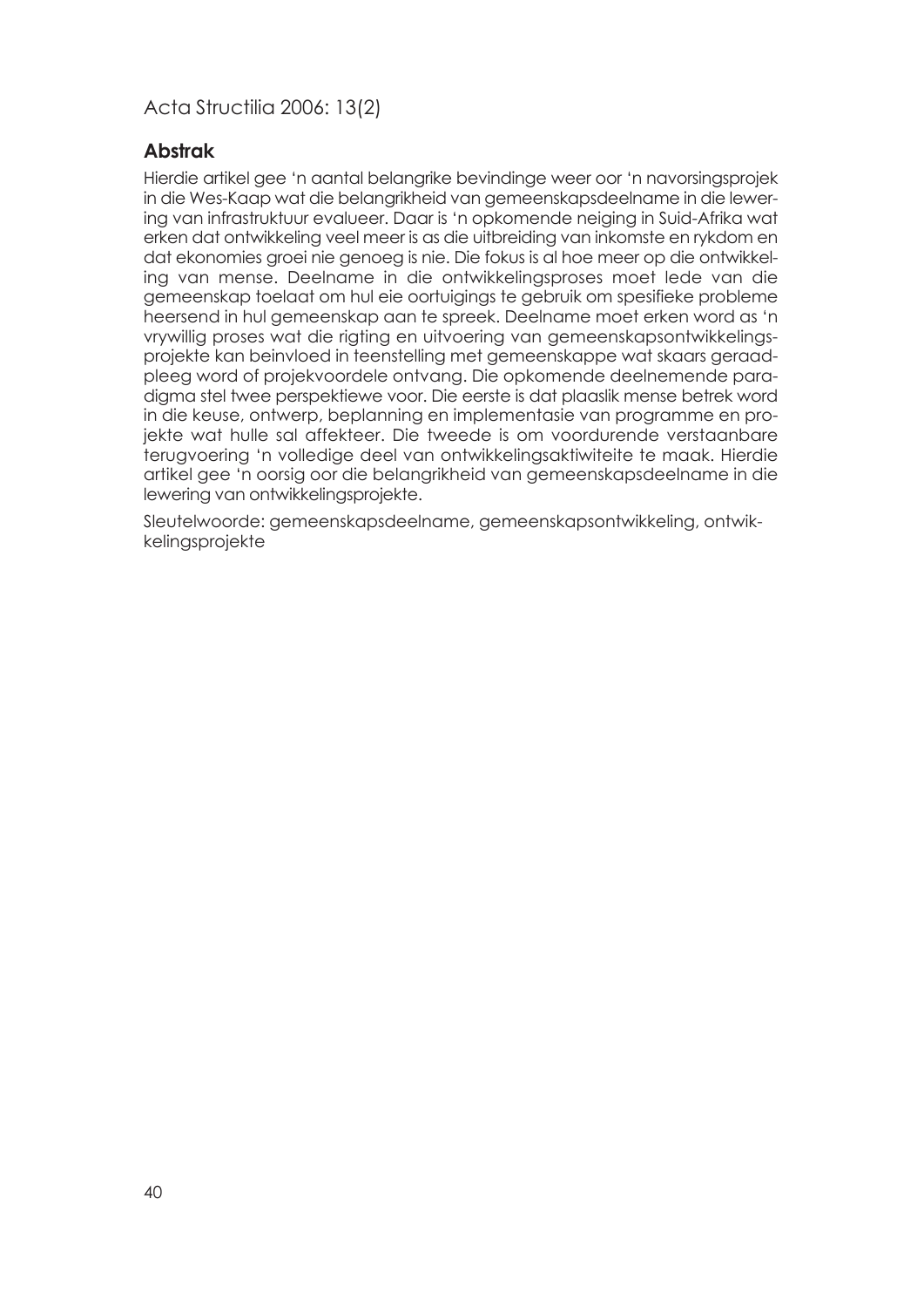### **1. Introduction**

There is an emerging trend in South Africa that recognises that<br>development is much more than the expansion of income and<br>wealth and that economic growth, though essential, is not<br>provide the focus is incomerisely on human here is an emerging trend in South Africa that recognises that development is much more than the expansion of income and enough. The focus is increasingly on human development, which ranges from enjoying a decent standard of living to enjoying a greater sense of participation in the various activities within their communities. Seen in this light, projects in developing areas increasingly include objectives that go beyond the mere provision of physical facilities. How a project is undertaken and by whom, are just as important as what is delivered (Development Bank of Southern Africa, 1993).

Since 1994, the political landscape has been altered, with the introduction of the new central, provincial and local spheres of governments. New national and provincial departments have been established through the amalgamation and restructuring of former apartheid administrations With a few exceptions, most of these have now gone through some form of participatory strategic planning exercise and have formulated their own visions, missions, policy objectives and strategic plans, albeit of varying depth and quality. These planning outcomes have in many cases been made public through the publication of Green or White Papers, provincial Growth and Development Strategies or other policy documents. Greater difficulty has been experienced, however, in securing the necessary buy-in from staff and other stakeholders to ensure effective implementation of such visions and plans (Abrahams & Goldblatt, 1997).

# **2. Development**

According to the South African Poverty and Inequality Background Report (Abrahams & Goldblatt, 1997) infrastructural services such as communications, power, transportation, provision of water and sanitation are central to both the activities of households and the economic production of a nation. In order to ensure that growth is consistent with poverty alleviation, infrastructural development needs to be extended to all sectors of the population. Access to at least minimum infrastructure services is one of the essential criteria for defining welfare. Links between poverty and infrastructural services in South Africa are not always easy to define because lack of access to one utility does not necessarily mean a lack of access to the others. Moreover, the different infrastructure sectors have different effects on improving quality of life and reducing poverty. For example, access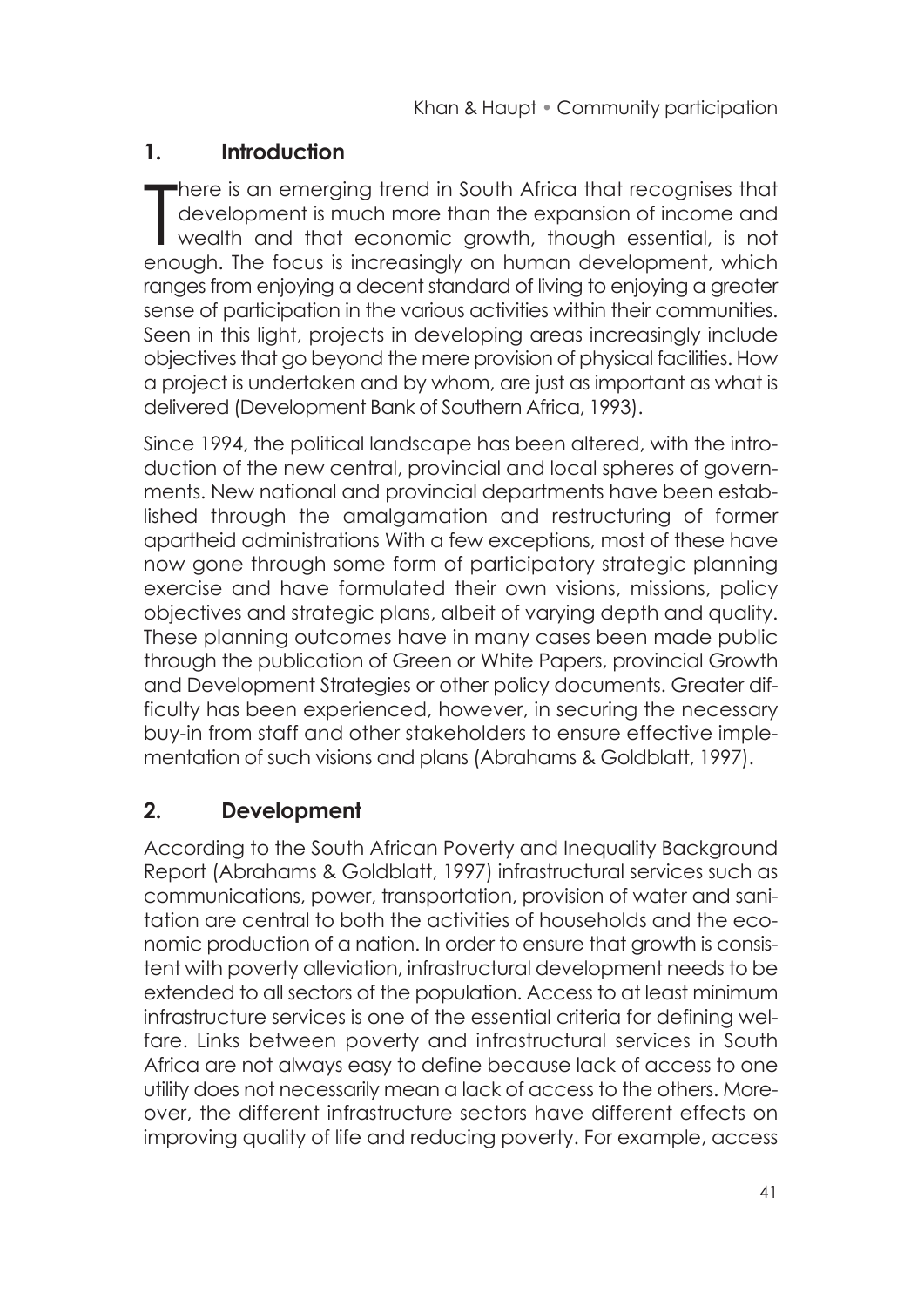to reliable energy, clean water and sanitation helps reduce mortality and morbidity and saves time for productive tasks; transport enhances access to goods, services and employment and communications allows access to services, and information on economic activities. Redress of current imbalances in infrastructural services requires considerable investment in the short- and medium-term, despite fiscal constraints. Resolving this fiscal dilemma — generating sufficient public and private investment without incurring excessive public debt — is essential in order to secure the growth and poverty reduction linkages of infrastructure investments.

The World Bank (1995) advocates three measures to reform the provision of infrastructure services, namely wider application of commercial principles to service providers, broader use of competition, and increased involvement of users where commercial and competitive behaviour is constrained.

The latter proposal suggests the involvement of users and other stakeholders in consultation during project planning direct participation in operation or maintenance and monitoring. This is the primary focus of this research.

# **3. Need for development**

In every sphere of society — economic, social, moral, cultural, environmental — South Africa is confronted by serious problems. Segregation in education, health, welfare, transport and employment left deep scars of inequality and economic inefficiency. The gap between rich and poor in South Africa is among the largest in the world. Infrastructure and social service delivery has the potential to assure minimum standards and redistribution. This is the sentiment voiced in the foreword of Collins & Torres (2000). Response to questions addressing key areas for concern include:

- To what extent have reconstruction and development programme goals been met in terms of delivery, resources, projects and targeting of delivery?
- Who is actually benefiting from delivery?
- What are the major barriers to delivery and how can it is addressed?

Images of poverty and deprivation of the South African townships as described by many social critics and writers was required reading for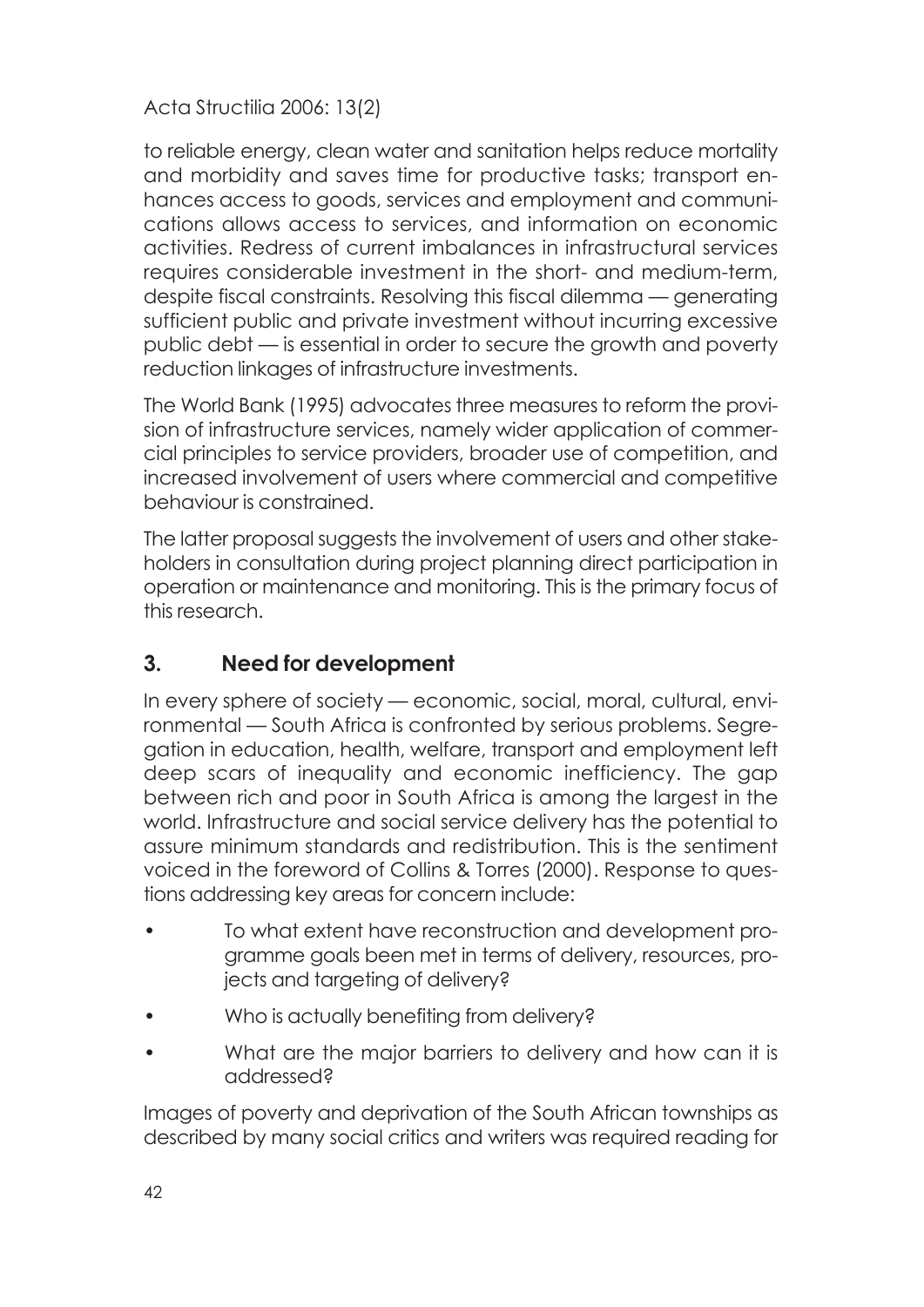all who wanted to join the struggle for liberation. Now that the fundamental battle for equal rights seems won, the more intricate questions surrounding public welfare needs, housing, health care and sanitation, for example, are likely to be no less vexatious. The South African government's success or failure in ensuring the adequate provision of welfare facilities and services for local population will prove a major indicator of national development (Khosa, 2000).

One of the objectives of the National Public Works programme as stated in the Guidelines for Enhancing Employment Opportunities (1999) is to empower communities through building their capacity to manage their own affairs. This would contribute to building and strengthening local government and other local institutions. The Guidelines further state that funders should be sensitive to the social issues arising from the implementation of development projects in communities

Awotana *et al*. (1995) argues that forms of social organisation and decision-making methodologies are inter-related and the extent of public involvement is affected by such issues as the scope and scale of the project, the time constraints attaching to it, the purpose — overt or covert — of the participatory programme and the capacity of the community to enter effectively into the planning process. Capacity is a function of many factors not least that of the history of the community since the capabilities of people are a reflection of past circumstances. In South Africa, the subjugation of the Black population under the National Party's separatist ideology over a period of some four decades precluded those citizens any realistic form of involvement in the decision taking of the country. It is therefore participation of the previously mute Black communities in the emergent post-apartheid procedures that are of particular interest and import.

This article presents certain important findings of a broader research project evaluating the importance of community participation in infrastructure delivery in the Western Cape.

# **4. Delivery of Community Development projects (Procurement)**

Procurement in a development context should be concerned with the setting of fundamental development objectives for an emergent community (Taylor & Norval, 1994) such as is prevalent in South Africa. The evaluation of procurement systems should accordingly be on a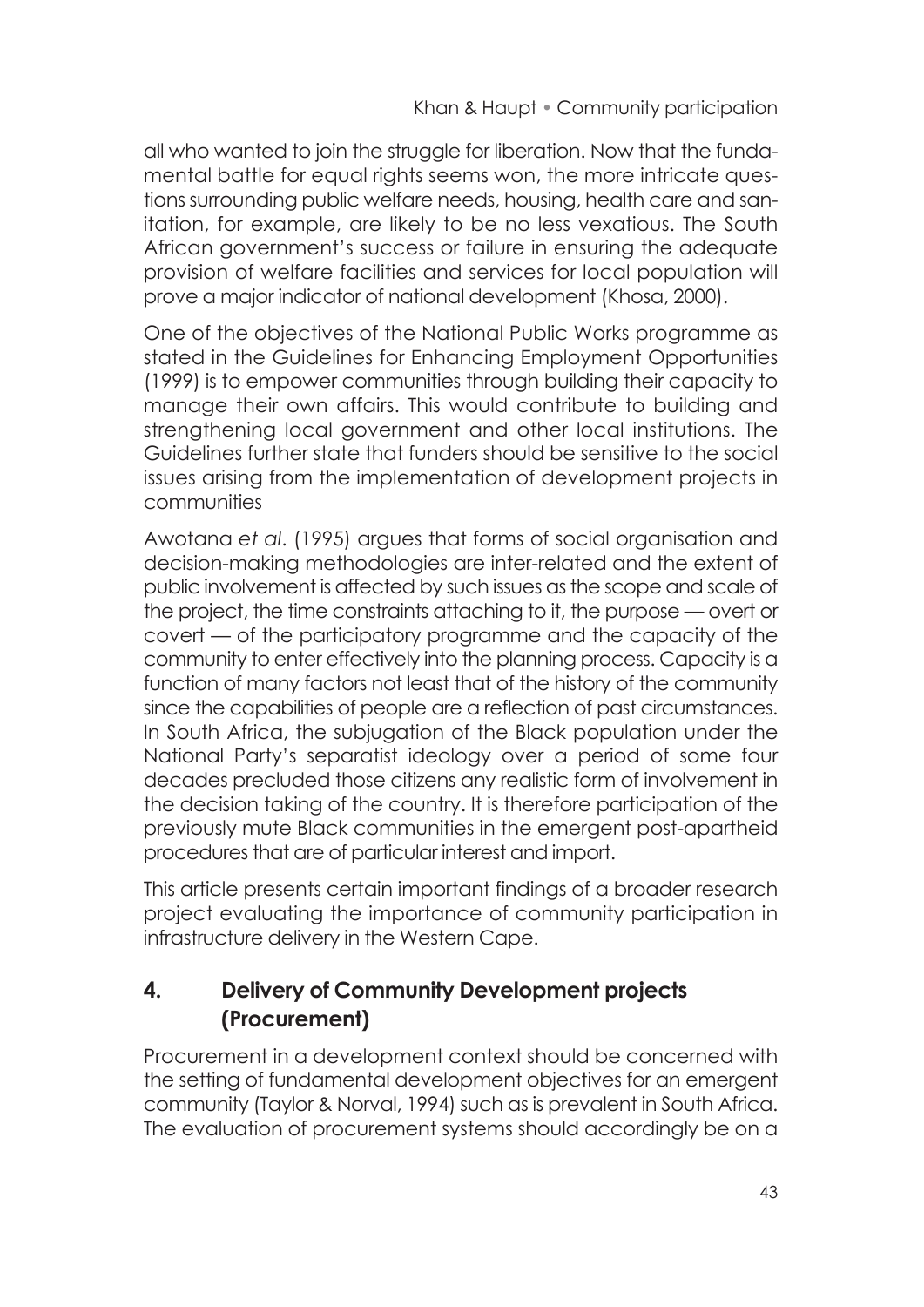basis, which is uniquely developmental in its orientation, while being particularly responsive to the specific needs and resource base of the location in which development occurs. Community empowerment and participation, job creation and economically and environmentally sustainable procurement processes would ensure the successful delivery of the completed facility.

Many construction projects suffer from inappropriate usage of procurement systems (Rwelamila, 1997). Traditional construction procurement systems (TCP) have been criticised for not meeting the needs of clients, being out of date, inefficient, and expensive and fostering poor communication between the client and the contractor. Arguably, the traditional system has lost its value to the client.

Rwelamila & Hall (1995) suggest that the balancing of the traditional project parameters namely, time, cost and quality by the project team, has to date been inappropriate with quality in particular not been adequately addressed. Consequently, project performance has been compromised.

Construction professionals have been prone to adopt over-simplistic and paternalistic views of their clients especially in a community development context (Haupt, 1996). The briefing process enables construction professionals to understand the requirement of their clients (Green, 1996). Where clients are not sufficiently skilled in communicating their requirements effectively such as is the case in community development projects, it is expected of construction professionals to consult extensively with the community in order to draft a brief, which is unambiguous, complete, flexible and realistic (Sawczuk, 1996).

Studies conducted in the Southern Africa Development Community (SADC) construction industries, have found strong evidence to suggest that poor selection of appropriate delivery mechanisms or procurement systems have led to problems contributing to their poor performance (Rwelamila, 1995; Rwelamila & Hall, 1997). In the findings of a study on infrastructure development in SADC, the revision of tendering and procurement procedures was found to be a key factor to improving infrastructure delivery and development (Haupt, 1996). More than 40% of the respondents regarded tendering and procurement procedures as inadequate.

For its part, South Africa can no longer rely solely on the paradigms of the developed world (Taylor & Norval, 1994). It must develop pro-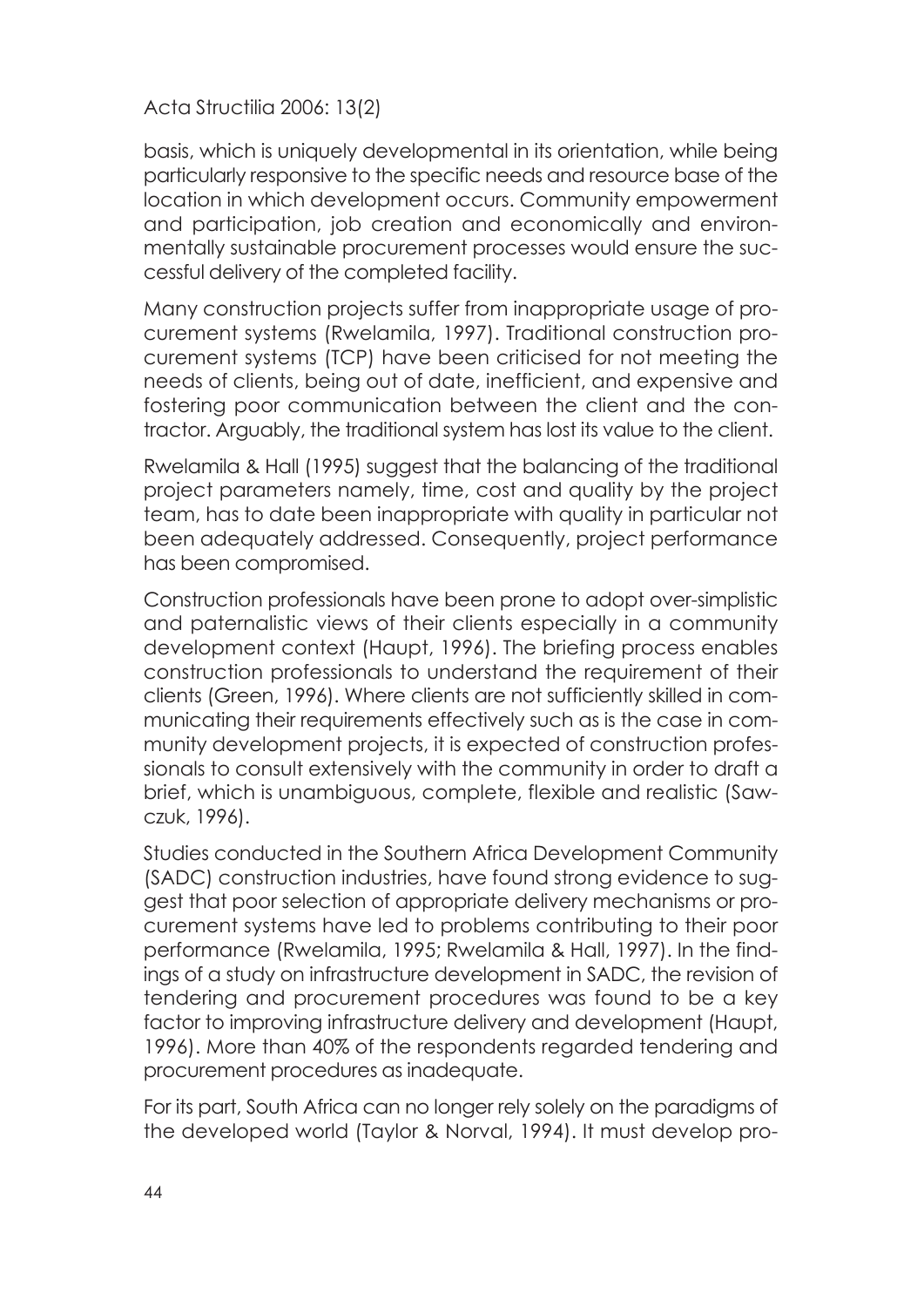curement systems, which consider more than speed, quality, price competition and certainty, and risk transfer. These procurement systems must encourage, inter alia, appropriate, and people intensive technology and processes, learning and skill development. Public sector procurement, through the agency of the Department of Public Works, is one such area where these principles are being integrated into policies towards the procurement and management of public sector infrastructure and facilities in South Africa.

Development concerns people — people experiencing the reality within which they find themselves day-by-day and moment-bymoment, feeling its implication and seeing its practical functioning around them. Development relates to the people involved in it in all possible respects. Development must begin by identifying human needs and, therefore, concern itself with raising the level of living standards and providing opportunities for the development of human potential.

The need for people involved in development to be placed in the centre also suggests the implementation of specific and intruding shifts in emphasis. Policies and strategies directed mainly at the control of natural settings, technological considerations, economic structures and demographic conditions have to be replaced by policies that take full cognisance of concomitant values, customs, social structures and political participation.

# **5. Community Participation**

Community participation implies the readiness of both the government and the community to accept responsibilities and activities. It also means that the value of the contribution of each group is seen and used. Mere tokenism or propaganda will not make participation meaningful. The honest inclusion of community representatives as 'partners' in decision- making makes for successful community participation (Yueng & McGee, 1986).

In broadening the scope of community development in this way, the UN was the first to view community development as synonymous with community participation. This metamorphosis was to be the root cause of the misunderstandings surrounding community participation over the next three decades. According to Pretty & Scoones (1995), there was a long history of 'participation' in development. A wide range of national and international development agencies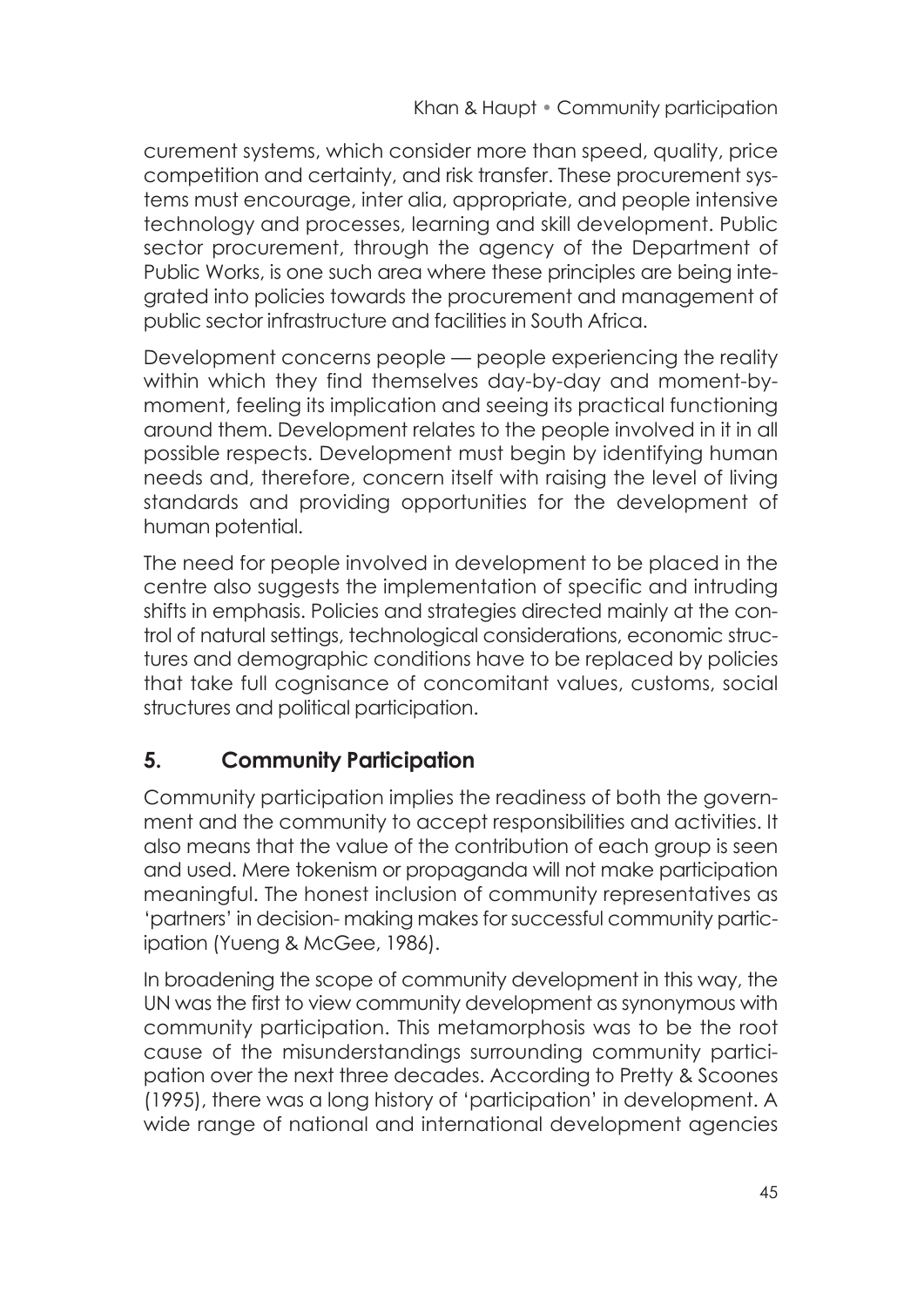had attempted to involve people on some aspect of planning and implementation. The terms 'people's participation' and 'popular participation' were now part of the normal language of many development agencies. This role as a vehicle for social and economic change for people in developing countries was later justified by researchers on the basis that the term 'participation' is frequently used with connotations of a long socio-historical tradition, and understands to be civil involvement in political life.

There are good reasons for the close association of participation with a community development approach (Lane, 1995). First, meeting basic needs requires the participation of all its beneficiaries. Second, participation in implementation improves efficiency through the mobilisation of local resources. Third, the development of the capacity of a community to plan and implement change will require greater intensity and scope of participation as the project proceeds.

Awotana *et al*. (1995) further add that South African townships provide definite case examples of 'wicked problems.' The environments have been seriously degraded over decades by structural inequality, neglect and civil unrest. There are massive, multi-sectoral needs ranging from social infrastructure to education and employment generation. There are extreme limitations both on the resources available to meet these needs and on local capacity to pay for services. There is often a multiplicity of interest groupings, even at local level. There are very strong national and local pressures for the rapid delivery of service goods.

In such situations participation can be expected to be anything other than smooth. There are signs that a number of the typical problems identified in international literature are emerging in South Africa, as participation becomes more common. The most significant of these are the negative effects of structural limitations to the scope of participation, inefficiency and the difficulty of identifying community leaders. Participation programs require effort and investment on the part of participants.

There is a tendency for those who use the term participation to adopt moral high ground, implying that any form of participation is good (Pretty & Scoones, 1995). Recently developed typologies of participation suggest that great care must be taken over both using and interpreting the term. It should always be qualified by reference to the type of participation, as most types will threaten rather than support the goals of sustainable development.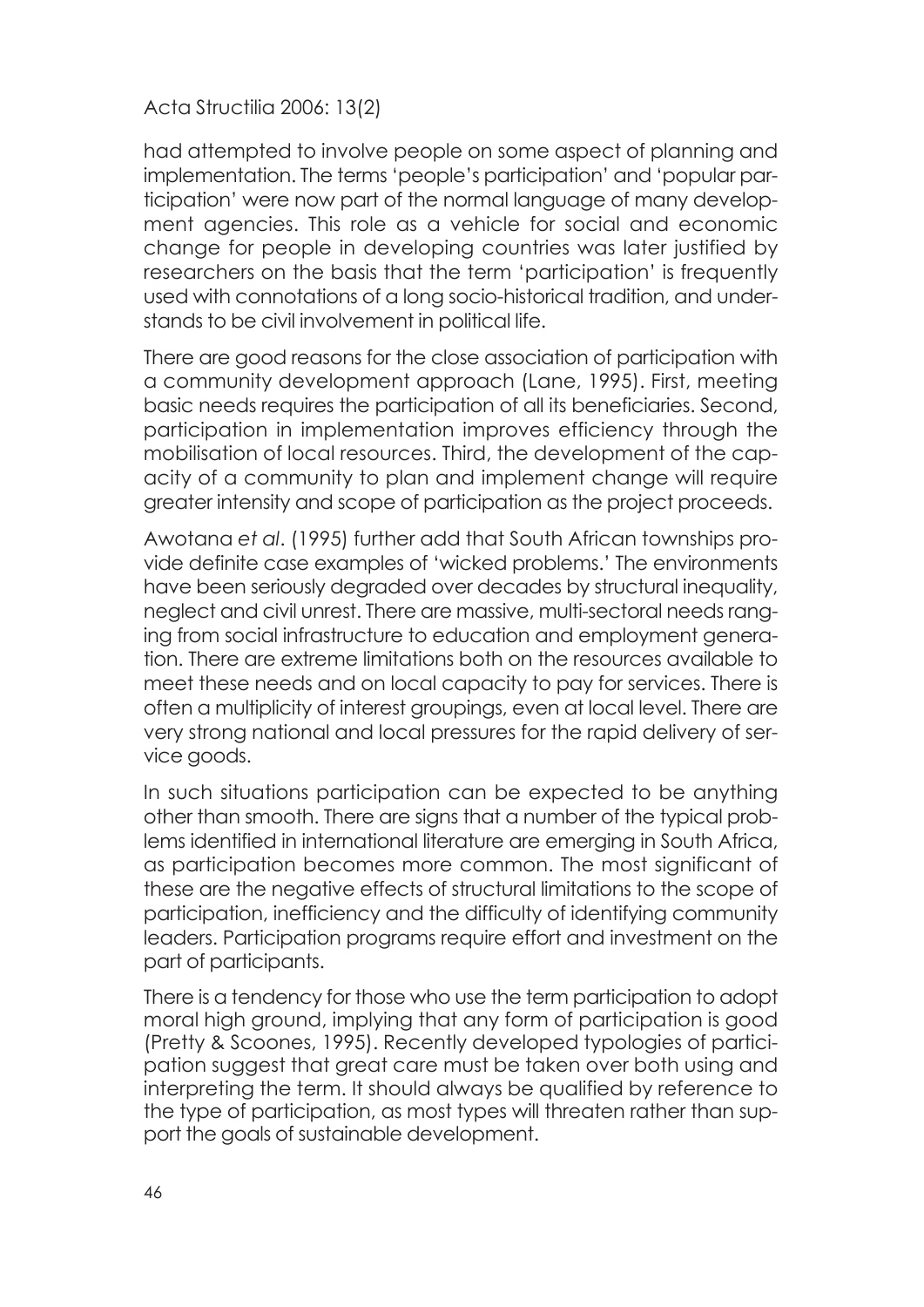A study of some 230 government and Non Governmental Organisations (NGO's) in Africa found that although participation in planning was relatively common, monitoring and evaluation is still largely conducted by outside organisations (Pretty & Scoones, 1995). Some organisations felt that participation simply implied local people doing what planners wanted

Lane (1995) argues that participation is a very broad concept. When the term is used in the context of development the first question to ask is exactly what type of participation is being referred to. Participation in the construction and implementation stages of a project is now very common, involving the beneficiaries in contributing resources. In these instances participation is equated with co-operation and incorporation into predetermined activities. However this is only one stage in the development process. Participation needs to be considered in decision — making, implementation and maintenance, benefits, and evaluating of successes and failures.

Lane (1995) further states that the second dimension of participation is who should participate? In a truly participatory approach it is expect that all those affected play a role at all stages of the development process. This approach suggests that certain groups had been bypassed by previous development and should now be included or even 'put first'. Once the scope of participation has been decided and who is to participate, consideration must be given to how participation is to be achieved in practice

According to Awotana *et al*. (1995) participation exercises in many contexts have failed because structural impediments drastically constrain the possible results of participation. This is worst when the limitations to the outcome of participation processes are not well understood by, or made clear to participants at the outset. In such circumstances, where the inevitable result of participation is the creation of expectations, which cannot be met, dissatisfaction is often transferred to the object. Participation, therefore, brings expectations with it almost by definition; but the extent to which these expectations can be met, or even addressed, is often limited by variables that stand outside the participation process.

Eyben & Ladbury (1995) further add that a lack of community participation in projects can therefore be the result of professionals assuming the role of knowledgeable specialists who do not take users' views into account because users do not 'know enough' to make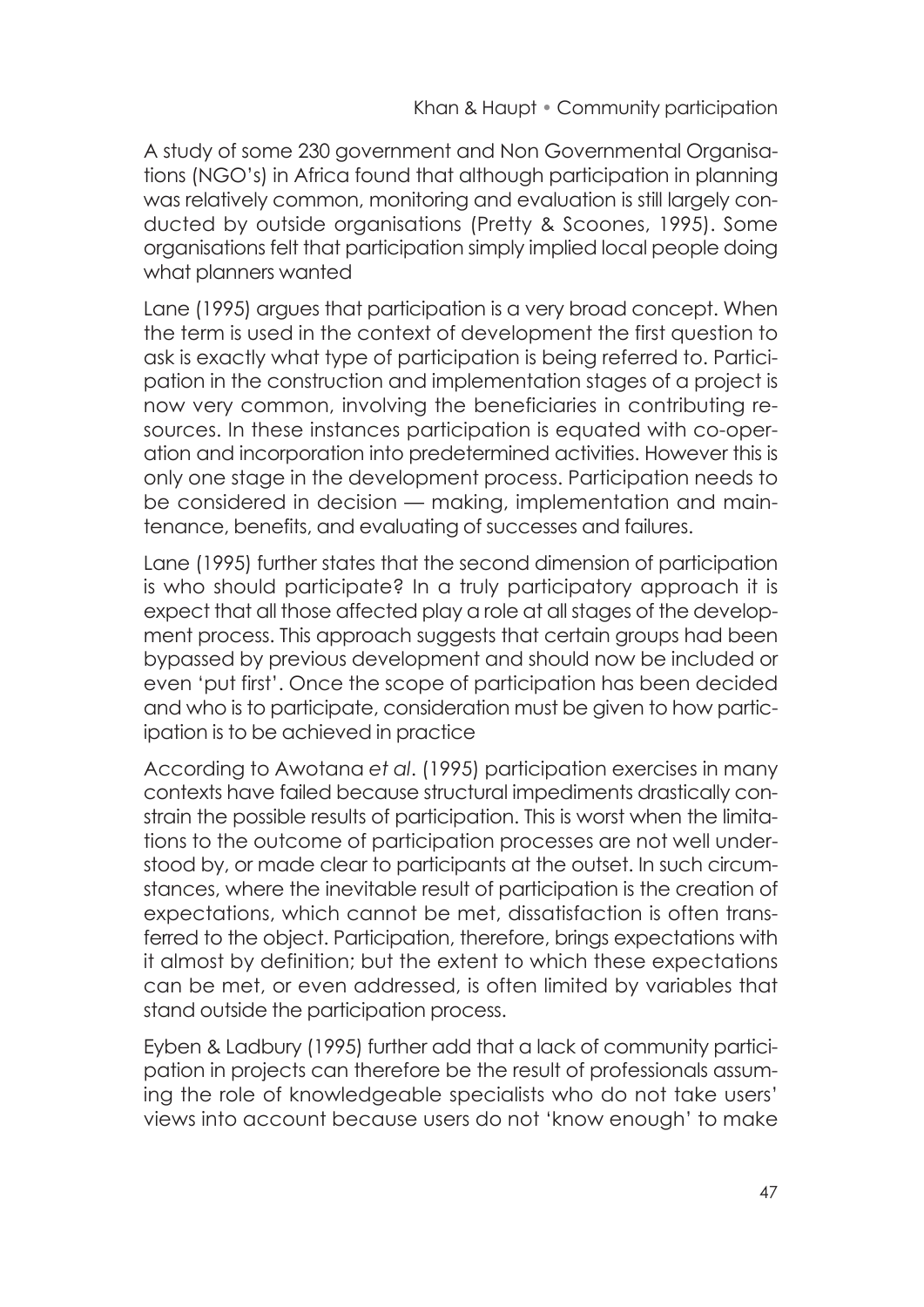decisions. However sometimes users themselves hand over their participatory rights to professionals. Consequently they save themselves time, energy and, in some instances even conflict.

Awotana *et al*. (1995) argue that distinctions in these and other factors can often result in different agendas and needs, which can remain submerged unless participation strategies are specifically designed to bring them to the fore. Conversely, a participation exercise not designed in this way can have the unintended effect of consolidating the power and status of particular interest groups within a community, having opposite effects to those intended. Assessing support levels of different, sometimes self-styled leaders can be very difficult.

According to Petty & Scoones (1995), it is also common for practitioners to assume that everyone in a community is participating, and that development will serve the needs of everyone. The appearance of external solidarity though may mask internal differentiation. Understanding these internal differences is crucial. Different livelihood strategies imply different isolated local knowledge systems, and those who assume that communities are homogenous easily miss these. Methodologies are required that are sufficiently responsive to such complexity, that can accommodate an understanding of agriculturist — pastoralists' views of different constituencies and which can in turn reflect these in the responses made by development agents.

### **6. Difficulties in implementing community participation**

Carew-Reid *et al*. (1996) highlight the following constraints to participation:

- Participation requires major reversals in the role of external professionals, from 'management' to facilitation. This requires changes in behaviour and attitudes, and can only be gradual. It requires significant retraining but usually; inadequate resources are devoted to training.
- Participation also threatens conventional careers; professionals feel a loss of power in dealing with local communities as equals and including them in decision-making. This discourages professionals from taking risks and developing collaborative relationships with communities.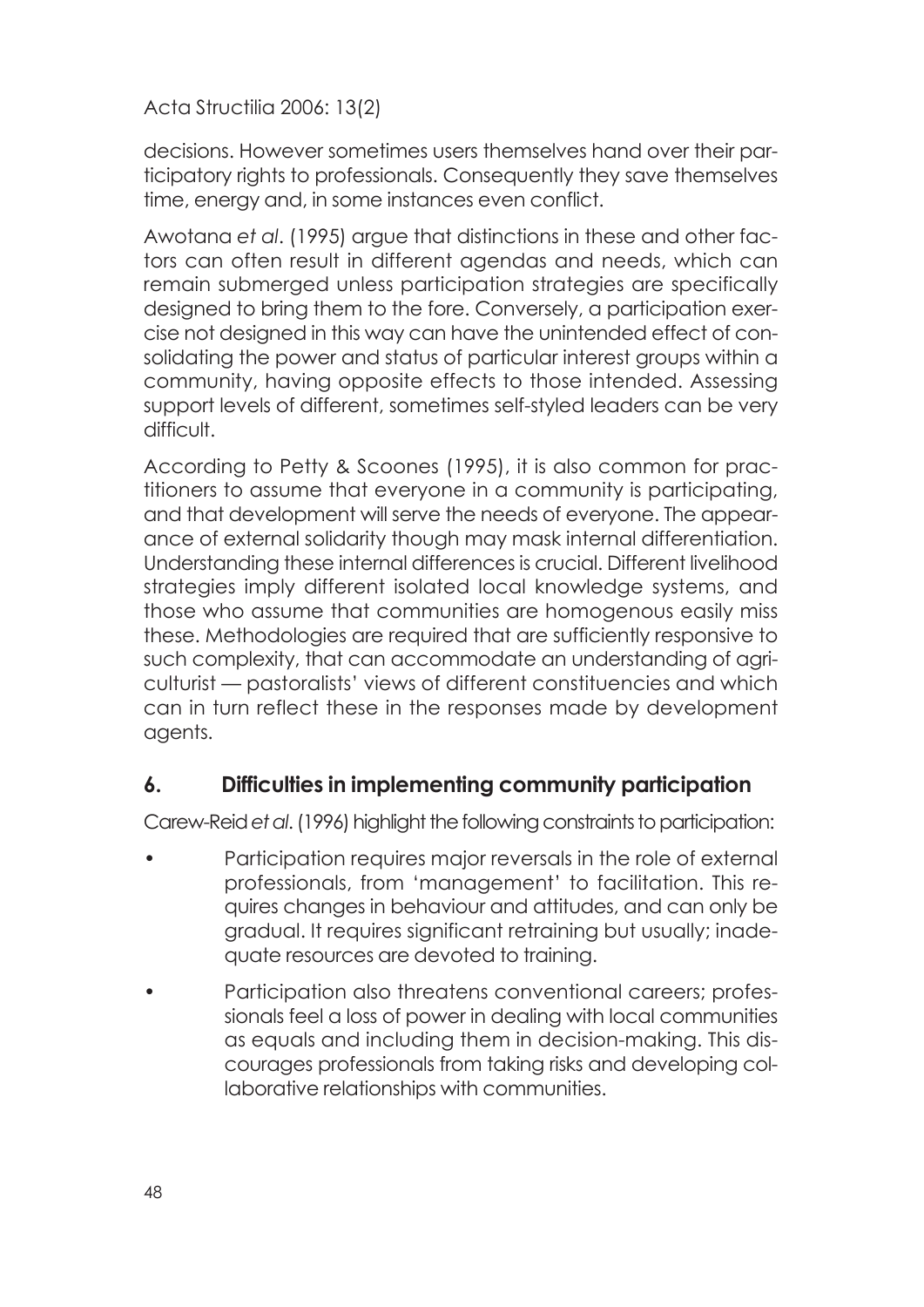• Participation and institutional developments are difficult to measure and require using quantitative and qualitative performance indicators together. Existing monitoring and evaluation systems cannot measure this well; thus, physical and financial indicators, which are easier to measure, dominate the performance evaluation and impact analysis process.

Additional difficulties relate to use of the term 'participation' (Petty & Scoones, 1995). Participation may be used to accommodate a failed political process, where politicians may accept participation and its associated rhetoric, but not democracy, pluralism and accountability in planning. Effective participation implies involvement not only in information collection, but also in analysis, decisionmaking and implementation — implying devolution of the power to decide. The political context of attempts at institutionalising participatory planning is thus critical. Empowering people to take control at local level inevitably leads to conflict if external institutions are unwilling to give up some of their existing power. It should therefore be asked: how genuinely democratic and accountable are governments or non-governmental organisations promoting 'participatory approaches?'

# **7. Benefits of community participation in development projects**

Awotana *et al*. (1995) contests that 'participation' conceived in the purely instrumental terms of cost or managerial benefits is unacceptable in the context of projects in South African townships, where empowerment and capacity building must be the real goals, not merely the achievement of project management efficiency — although efficiency and cost control may be desirable by-products. The reasons for this are as much practical as political — capacity building is a fundamental prerequisite for project success and sustainability.

Carew-Reid *et al*. (1996) highlights the immediate risks of a participatory approach, as opposed to a top-down approach. The strategic vision/direction may be less clear, at least for the first year or so. Given the multiple perspectives incorporated, it may be more difficult to focus on priorities. Momentum may be lost, as the time taken for participatory strategies is longer. This is possible at both 'higher' levels including donors, and 'lower' levels; but can be minimised by regular feedback of information (and, most important, by implementing poli-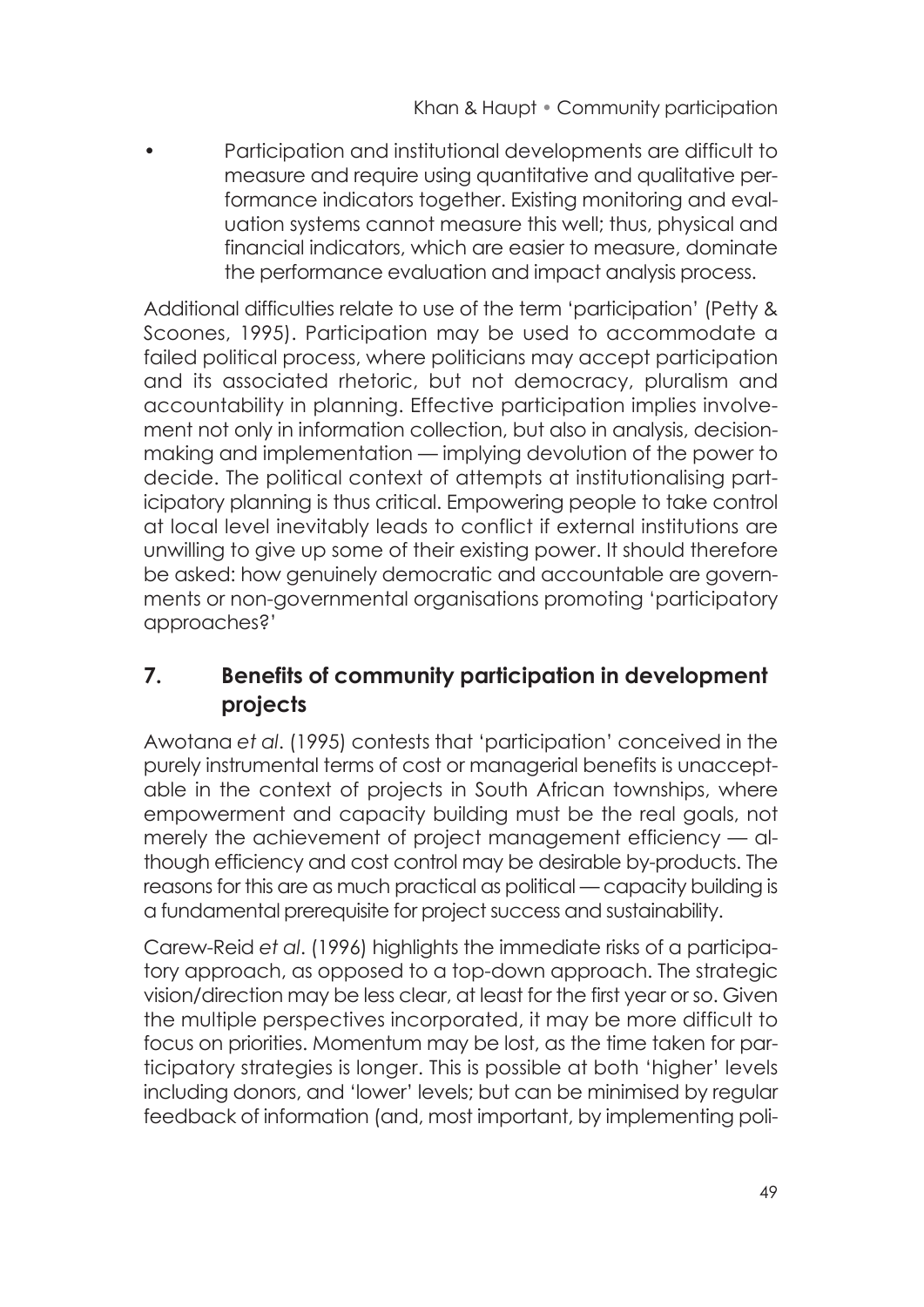cies on which consensus has already been reached at the earliest stage possible).

Awotana *et al*. (1995) added that while participation can make implementation more efficient by eliminating delay-causing differences in communities, it could also itself cause delays. This is particularly likely to occur when different interest groups attempt to assert themselves, or when community members lack the time or skills to keep pace with the dynamics of a project. For this reason, some writers argue that the immense and pressing nature of Third Word development and planning problems make participation inappropriate because of the time and financing required for its implementation. Others argue that the extra benefits participation brings more than justify the extended process and extra expense.

Awotana *et al*. (1995) goes further by stating that another type of inefficiency can arise when communities do not know the full range of alternatives, which can open to them and participation then means that creative and innovative solutions to problems are never considered. This is less a criticism of participation per se, however, than of a particular style of participation in which professionals abrogate all responsibility and, in effect, approach participation as merely the need to ask people what they want.

These problems are becoming evident in South Africa, and there is evidence in government and elsewhere of increasing impatience with drawn out processes of talking in the absence of delivery. Finding efficient methods of participation are therefore a pressing need if the present developing culture of participation is to be sustained.

Schübeler (1996) contests that the potential benefits of participation have been discussed in relation to the specific interest of each stakeholder. However, it is important to recognise that participation, as any process of socio-economic development, involves costs and risks as well as benefits. It is a process of give-and-take in which each side must surrender certain current positions and assume additional costs in the interest of a greater overall benefit.

According to Khosa (2000) and Everatt, Gwagwa, & Shezi, (2000), experience has shown that the more a community makes inputs into and participates in projects, the more sustainable the development. Participation could range from community decision making to hands on construction involvement. This extends the life span of both the projects and the benefits received by the community. He adds that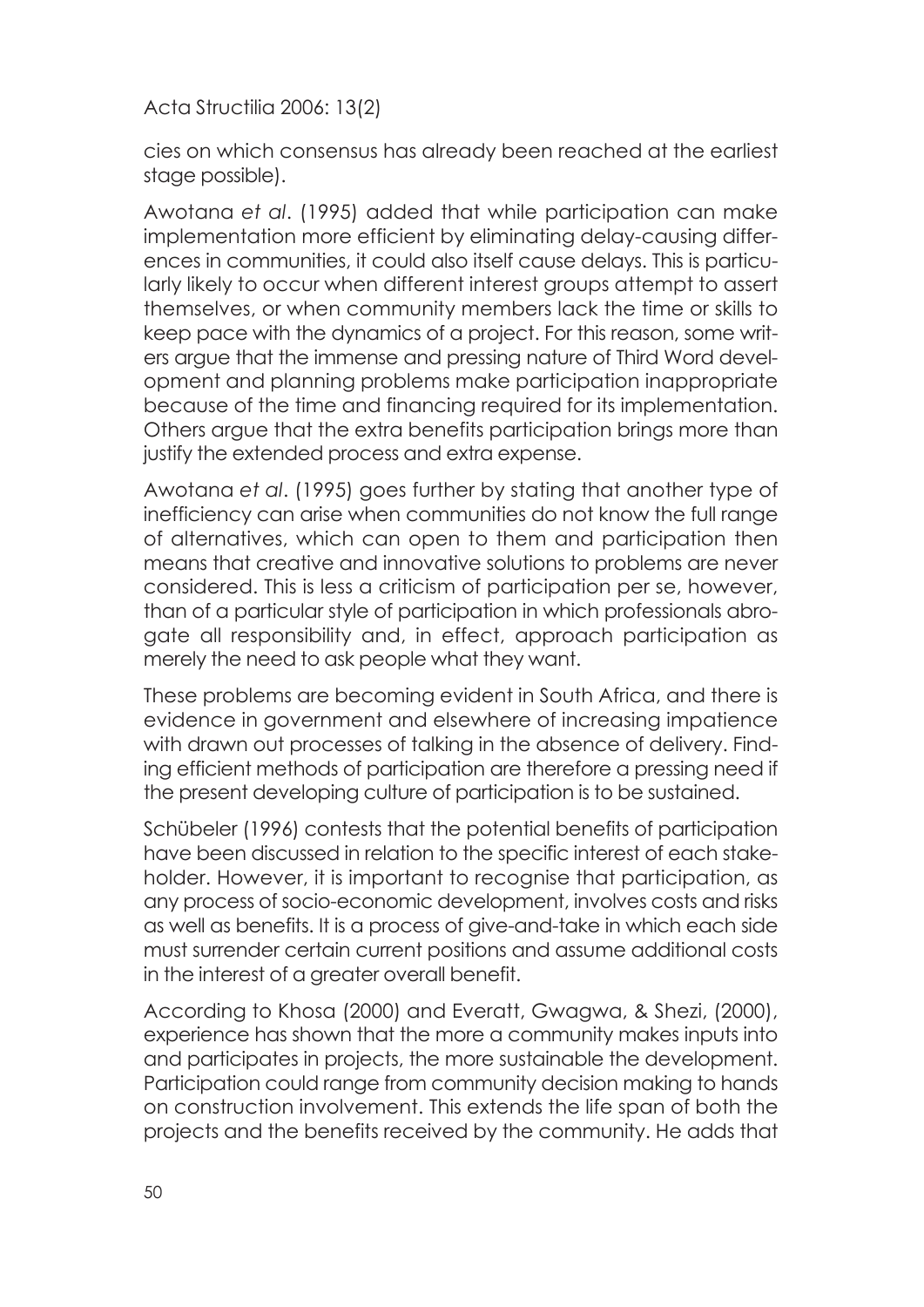apart from the fact that projects should be integrated into national socio-economic development programmes that are fully supported by borrowers and local authorities, they should involve also beneficiaries in project development and execution so that they take ownership and this ensure sustainability. Khosa contest that the lack of effective community participation affects the sustainability of projects negatively.

# **8. Research Methodology**

To achieve the objectives of this particular research project the primary source of data were responses to a questionnaire survey of participants who were mostly consultants operating in the public sector as well as government agencies, contractors, facilitators of development projects and funding agencies. However community members were also interviewed to add to the scope of the survey. These were drawn from residents in areas where housing development had taken place. The interview process was selected to allow for questions to be explained to the respondents to clarify anything they might not have understood.

Various measures were used such as a 5-point Likert-scale of importance, agreement and representivity, rankings and hierarchies of preference. The Statistical Package for the Social Sciences (SPSS) was used to analyse the data.

# **9. Findings**

### **9.1 Interviews**

The respondents reported that community participation to them was about communities uniting and getting involved in projects to fulfil their goals. These projects were perceived to be contributing to making a difference in the community and improving the quality of their lives.

They further reported that they needed to participate in housing construction to contribute to self-improvement and meeting their own needs. However, some of them felt that the Department of Housing was not delivering housing as had been promised to them and therefore they saw no need for communities to participate in the delivery process.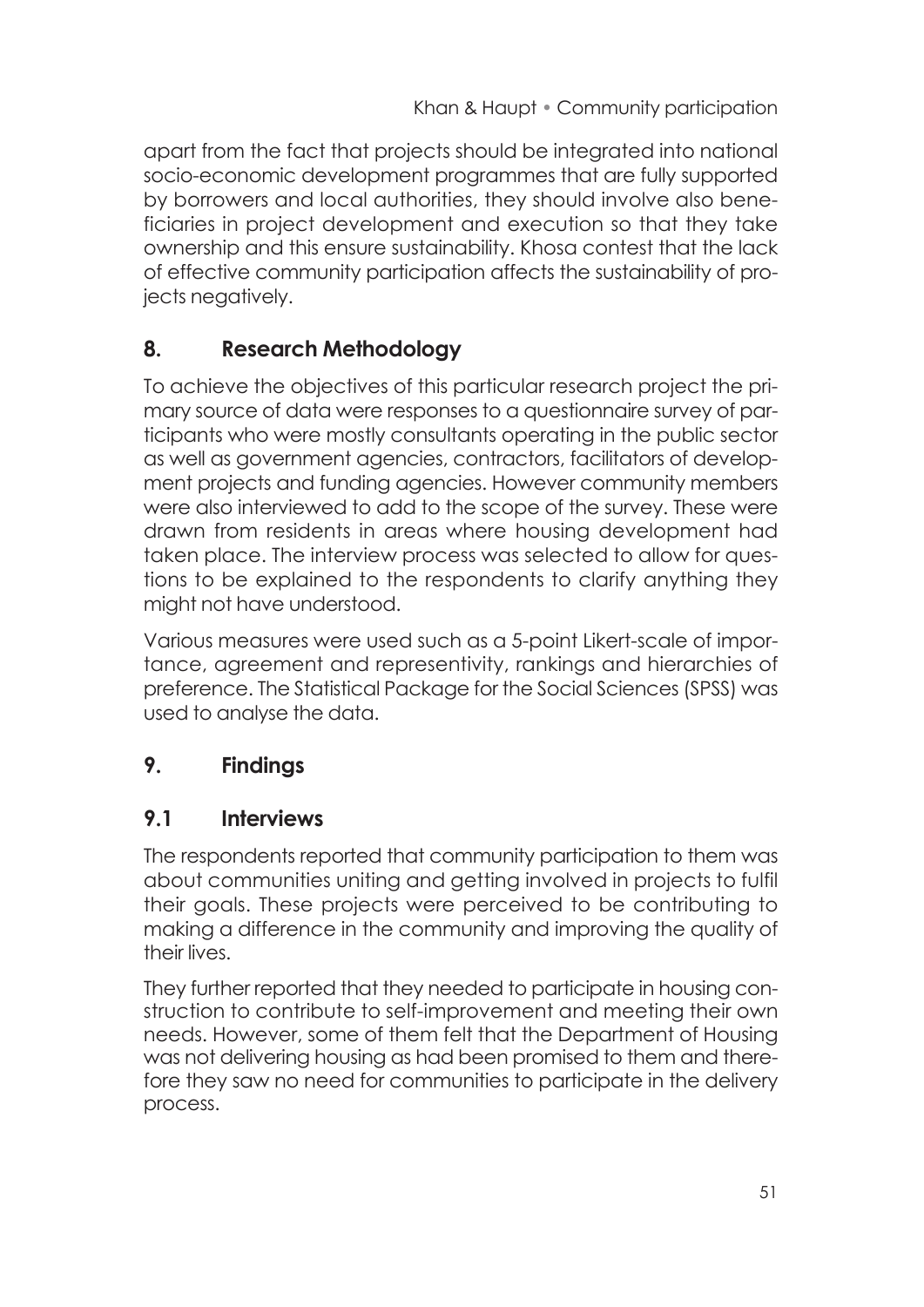They recognised the need for their community to come together and engage in dialogue with other communities where there had been a clear consensus of what the community needed and demanded. They felt they should be engaged in training programmes to empower themselves to make informed decisions about their own development. A minority felt that the community should contribute financially and physically to building houses in order to work hand in hand with the government to address poverty issues.

Respondents indicated that the community often became involved only in the early stages of the projects, and seldom became involved in the construction stage. This finding confirms that of the questionnaire survey, which showed that, communities were only involved at the briefing and handing over stages of a project. Some of the respondents indicated that the community did not become involved at all.

The respondents felt that the community should be able to address their views, priorities and opinions and be part of the process in order to meet the needs of their communities. During the planning stage, various skill resources relevant to the project, such as bricklayers, plumbers and managers, should be identified from among the community. Placing people at the centre of planning and decisionmaking is a strategy to convince people that the project was designed for the community. A minority of the respondents felt that the community should only accept the government's offer whatever that was and not be involved in the decision-making.

Interviewees felt that community participation could assist in job creation. However, several felt that communities did not have the skills needed to participate in the construction process.

Of respondents, 70% indicated that community participation had an impact on the quality of the houses. They felt that the lack of contribution from the community with regard to critical activities such as site layout, design and materials and even the physical involvement could affect the quality negatively. They felt if they were involved the quality would improve. If this did not happen the communities were forced to accept the poor quality of houses being provided.

The majority felt that the use of community organisations was an essential way of ensuring more effective participation. Only 25% of respondents felt that the relationship between communities and government should be improved and be much closer than what it is at present.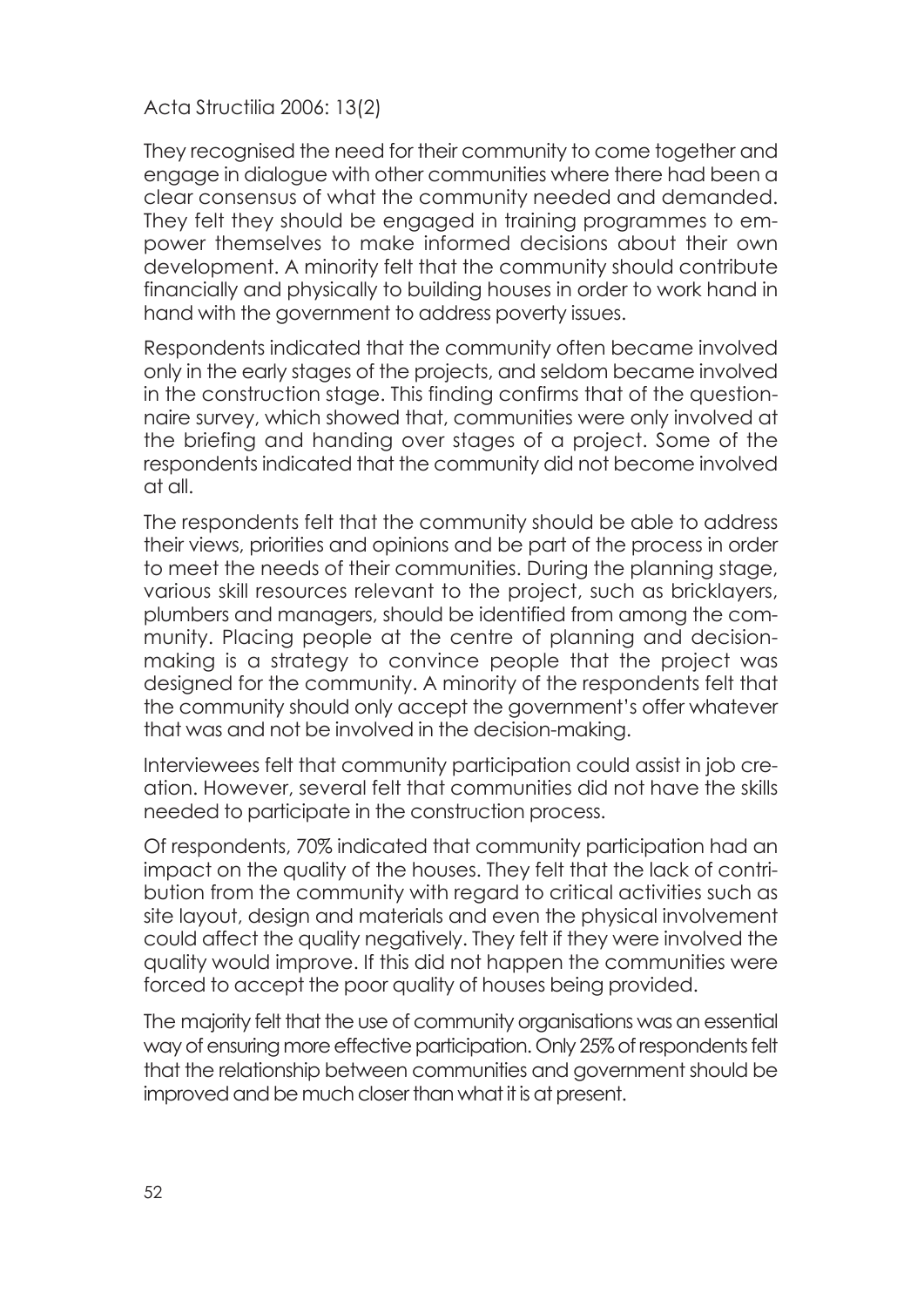Respondents emphasised that the community leaders are driving all projects and that projects would not start without them. Of the respondents, 40% indicated that the community leaders were not representative at all because they serve their own interest and the interest of their families. They felt that most times projects were not started or completed if the community leaders did not play an active role in the process.

# **9.2 Questionnaire survey**

# **9.2.1 Community Dynamics**

Despite the low level of representativity of community leaders found in this study they had been clearly identified in the literature as a necessary component to the success of community projects. The lack of representativity might be due to problems directly linked to the manner in which these leaders were elected suggested by the means of the responses of the stakeholders, namely 2.3 in the case of contractors and 3.0 in the case of government. According to one stakeholder "leaders are selected not elected."

| <i><u><b>Issues</b></u></i>                                        | Funders<br>(Mean) <sup>1</sup> | Consultants<br>(Mean) | Government<br>(Mean) | Facilitators<br>(Mean) | `ontractors<br>(Mean) |
|--------------------------------------------------------------------|--------------------------------|-----------------------|----------------------|------------------------|-----------------------|
| How representative are commu-<br>nity leaders of their communities | 3.4(1)                         | 3.3(2)                | 3.3(2)               | 2.9(4)                 | 2.9(4)                |
| How transparent are the elections<br>of these community leaders    | 2.4(4)                         | 2.7(3)                | 3.0(1)               | 2.9(2)                 | 2.3(5)                |
| Diversity of communities                                           | 3.7(1)                         | 3.7(1)                | 2.7(4)               | 3.5(3)                 | 2.6(5)                |
| How problematic is this diversity                                  | 3.1(4)                         | 4.1(1)                | 3.3(3)               | 2.7(5)                 | 3.7(2)                |

#### Table 1: Community Dynamics

Note: rankings according to stakeholders for each issue are indicated in parentheses

On a representivity scale of 1 to 5 where  $1 =$  not at all and  $5 =$  extremely representative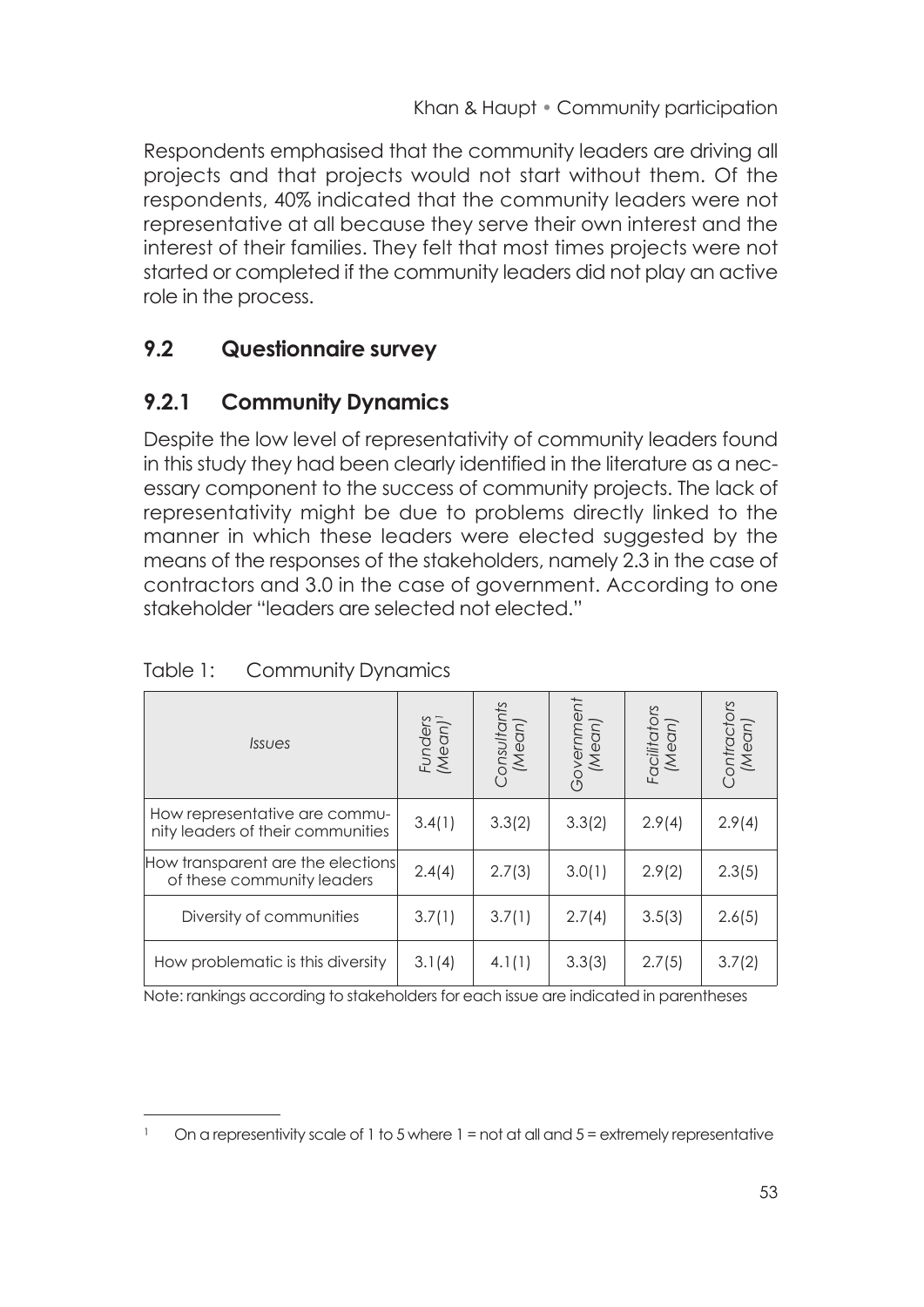The literature suggests however that it is common for practitioners to assume that everyone in a community is participating, and that development will serve the needs of everyone. The appearance of external solidarity though may mask internal differentiation. Understanding these internal differences is crucial. Different livelihood strategies imply different isolated local knowledge systems, and those who assume that communities are homogenous easily miss these. In some cases non-participation is explained through the views that participation of all or some of the beneficiaries might not be in the political interest of other actors in the project (Petty & Scoones, 1995). Comments by facilitators in the questionnaire survey identified political diversity as a major barrier to effective community representation.

Community leaders according to all stakeholders as per Table 1 were not rated as being strongly representative of their communities. Means ranged between 3.4 in the case of funders and 2.9 in the case of facilitators and contractors. This finding is of concern given that they should represent the interest of beneficiary communities who elected them as community leaders.

Evidently communities have different groupings with different needs. Bringing these diverse groups together can be problematic to the participation process. A specific need common to all residents within a settlement has the potential to impact the smooth implementation of the project. The means of responses of stakeholders range between 2.6 in the case of contractors to 3.7 in the case of funders and consultants as indicated in Table 1.

This diversity appears to be problematic to the stakeholders considering the means of their responses evidenced in Table 1. The means ranged from 2.7 in the case of facilitators to 4.1 in the case of consultants. The increase in the mean indicate that the consultants had the strongest opinion that this diversity was very problematic. From parties interviewed different groupings had the resources to motivate for a project to proceed even if it only serves the interests of a few.

Vigorous efforts are required to identify all the interest groups in a community who may for example have a stake in a project, to establish the representatives of community leaders and to set up procedures, which make it possible for all groups to become involved when decisions are taken.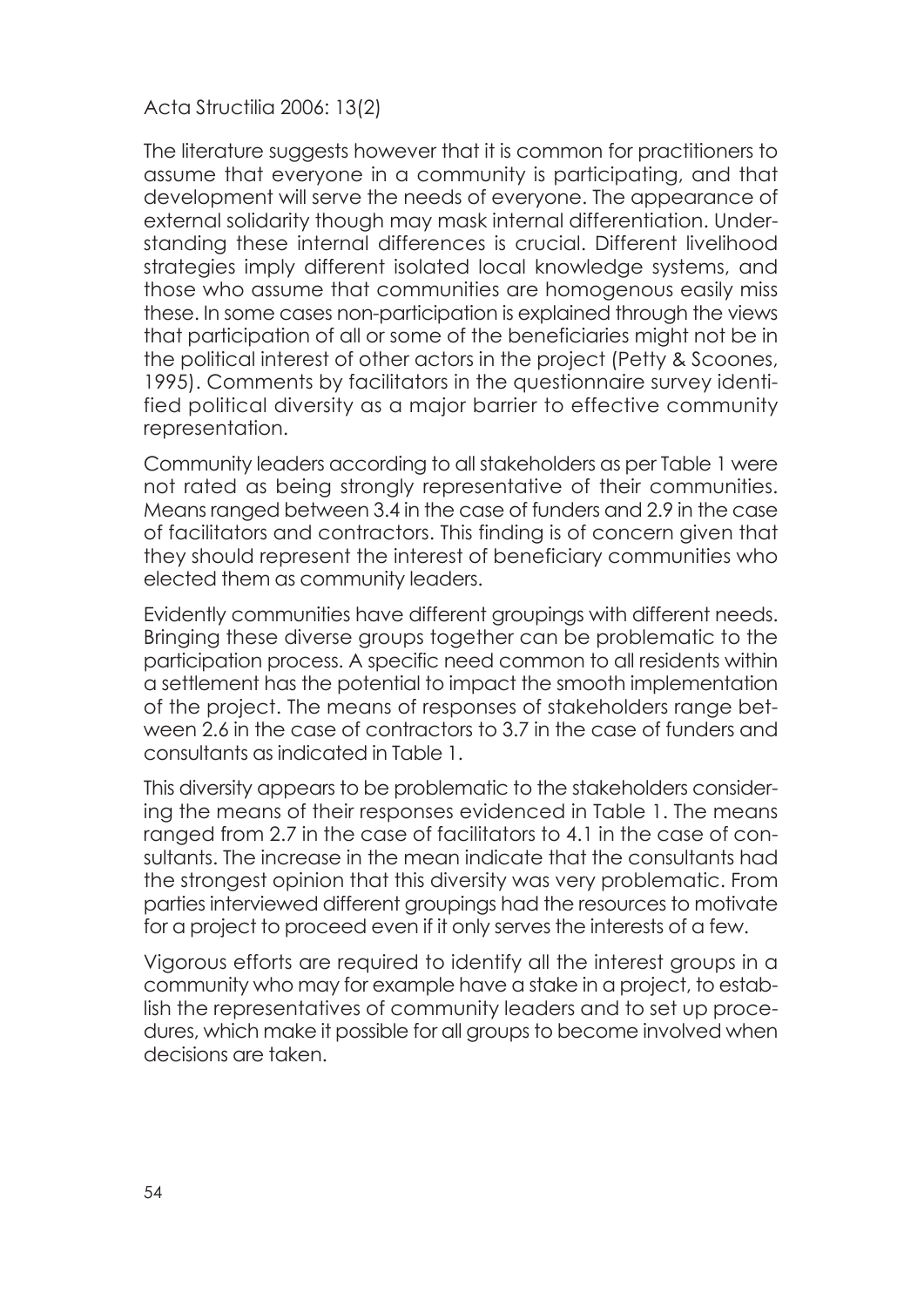# **9.2.2 Procurement**

This section of the questionnaire was designed to deal with the merits of the procurement process as a delivery mechanism in South Africa to improve community participation.

Studies conducted in the Southern Africa Development Community (SADC) construction industries, have found strong evidence to suggest that choice of delivery mechanism/or procurement systems have led to problems which have contributed to their poor performance. In the findings of a study on infrastructure development in SADC, the revision of tendering and procurement procedures was found to be a key factor to improving infrastructure delivery and development (Haupt, 1996; Rwelamila, 1997).

Table 2 indicates that government and funders agreed strongest with a mean of 4.0 that professional advice on procurement system selection was essential to the communities. They supported this view with comments that government relied on consultants to advice communities. Consultants had the lowest mean (3.6) for the necessity of professional advice to communities. This is indicative of the general attitude which consultants had towards communities and thus be a cause of the problems communities had with understanding the process of project delivery.

| <b>Issues</b>                                                                                                    | Funders<br>(Mean) <sup>2</sup> | Contractors<br>(Mean) | Government<br>(Mean) | Facilitators<br>(Mean) | Consultants<br>(Mean) |
|------------------------------------------------------------------------------------------------------------------|--------------------------------|-----------------------|----------------------|------------------------|-----------------------|
| Understanding the term procurement                                                                               | 3.4(3)                         | 4.0(1)                | 3.3(4)               | 3.1(5)                 | 4.0(1)                |
| Communities understanding of procurement                                                                         | 2.2(3)                         | 2.7(2)                | 1.3(5)               | 2.2(3)                 | 2.8(1)                |
| How essential is professional advice on selec-<br>tion of procurement systems                                    | 4.0(1)                         | 3.6(5)                | 4.0(1)               | 3.7(3)                 | 3.7(3)                |
| How often is advice given                                                                                        | 3.6(2)                         | 2.3(5)                | 2.7(4)               | 2.9(3)                 | 3.7(1)                |
| Extent that advantages and disadvantages<br>of different procurement systems are dis-<br>cussed with communities | 2.7(4)                         | 3.7(1)                | 2.7(4)               | 3.1(2)                 | 3.0(3)                |
| Extent of community involvement in selection<br>of procurement system                                            | 2.7(4)                         | 3.9(1)                | 2.0(5)               | 3.3(2)                 | 3.0(3)                |

Note: rankings according to stakeholders for each issue are indicated in parentheses

On a 5-point scale of agreement where  $1$  = never and  $5$  = always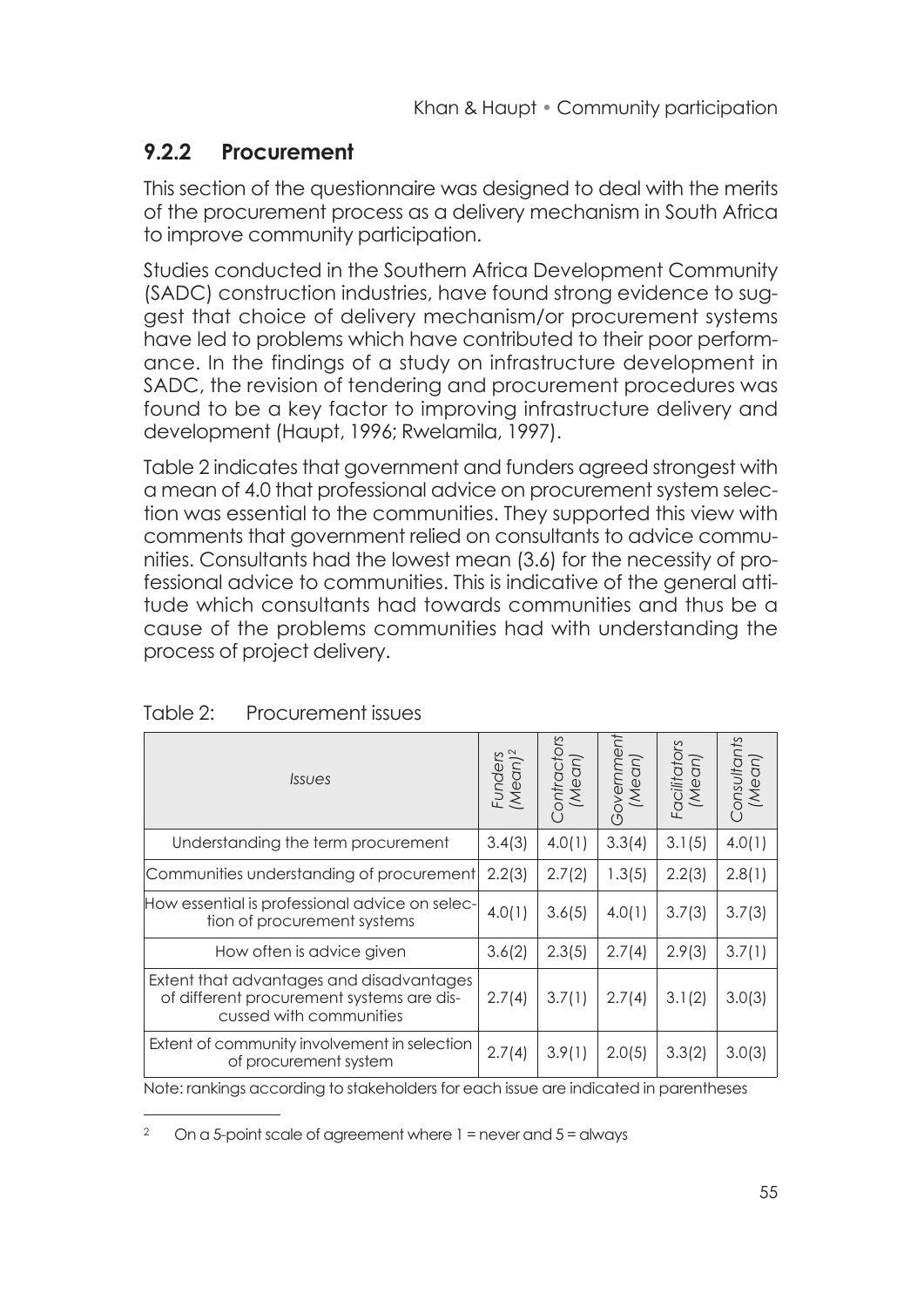Funders (3.6) and contractors (3.7) were most positive about the frequency of advice they received from consultants. Consultants agreed most strongly (3.7) that they discussed the advantages and disadvantages of the different procurement systems available with communities as well as communities being involved during the selection of procurement systems (3.9).

# **9.2.3 Community Participation**

Table 3 evidences the involvement of communities at various stages of a project. Participation in the construction and implementation stages of a project is now very common, involving the beneficiaries in contributing resources. In these instances participation is equated with co-operation and incorporation into predetermined activities. However this is only one stage in the development process. Community participation needs to be considered in decision — making, implementation and maintenance, and evaluating of successes and failures (Lane, 1995).

| Stage                  | Contractors<br>(Mean) | Government<br>(Mean) | Funders<br>(Mean) | Facilitators<br>(Mean) | Consultants<br>(Mean) |
|------------------------|-----------------------|----------------------|-------------------|------------------------|-----------------------|
| Project brief          | 4.3(5)                | 4.7(2)               | 4.7(2)            | 5.0(1)                 | 4.7(2)                |
| Tender documentation   | 2.3(4)                | 2.9(3)               | 1.7(5)            | 4.1(1)                 | 3.0(2)                |
| Contract documentation | 2.3(4)                | 2.7(3)               | 13(5)             | 3.9(1)                 | 3.2(2)                |
| Contract               | 3.7(4)                | 4.0(3)               | 20(5)             | 4.3(1)                 | 4.2(2)                |
| Handing over           | 4.3(3)                | 4.0(4)               | 40(5)             | 4.6(2)                 | 4.7(1)                |

| Table 3: |  |  | Community involvement at different stages of projects |  |
|----------|--|--|-------------------------------------------------------|--|
|----------|--|--|-------------------------------------------------------|--|

Note: rankings according to stakeholders for each issue are indicated in parentheses

There is a realisation that new emphasis and added responsibilities are being placed on professional consultants to involve local communities in the development process. The literature further suggests that during the briefing stage, most projects are rushed in order to get design approval as soon as possible. Consultants do not bear in mind that the briefing stage was the most important and yet least expensive stage (Taylor & Norval, 1994; Sawczuk, 1996).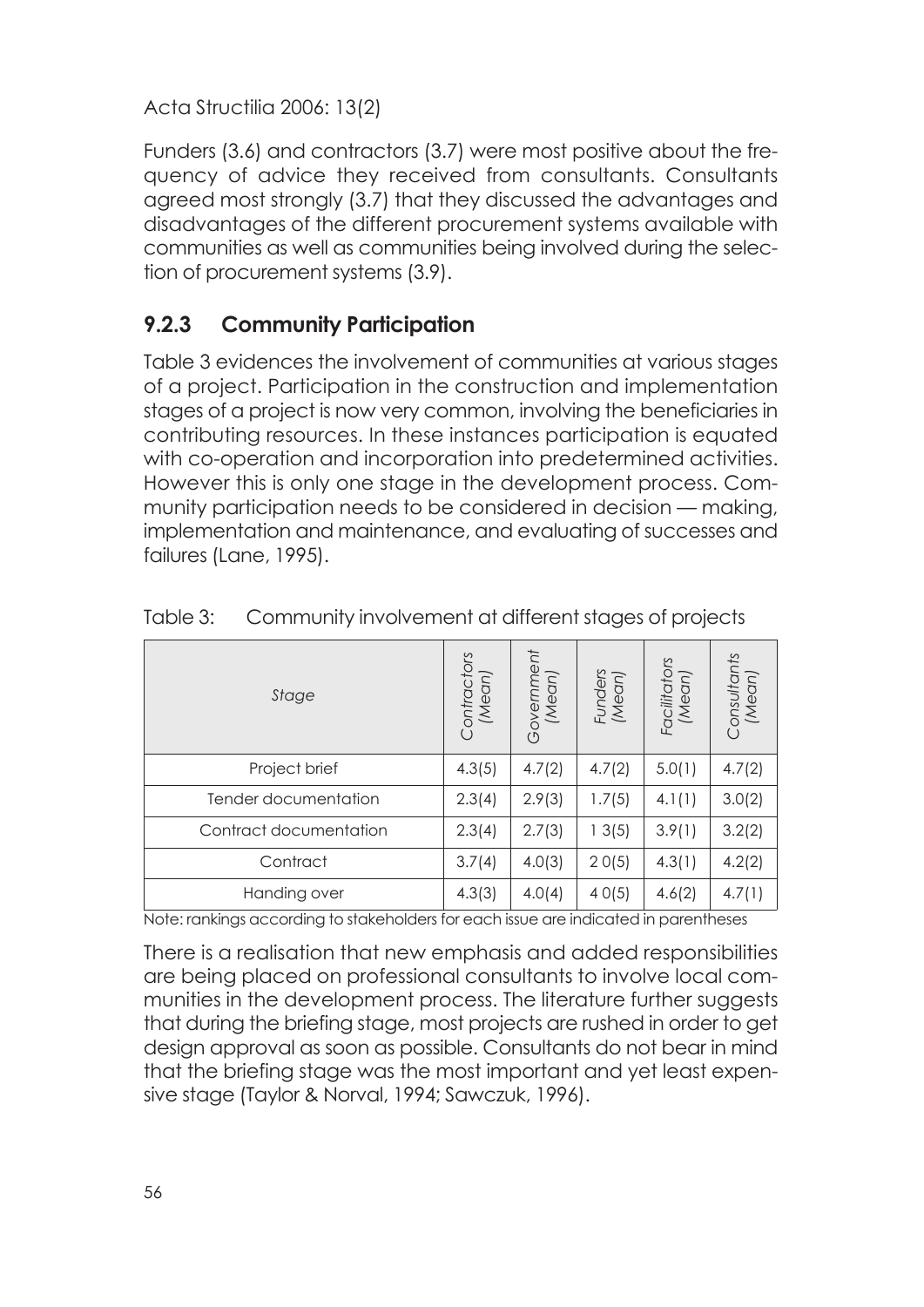| Criteria                | Contractors<br>(Mean) | Government<br>(Mean) | Funders<br>(Mean) | Facilitators<br>(Mean) | Consultants<br>(Mean) |
|-------------------------|-----------------------|----------------------|-------------------|------------------------|-----------------------|
| Community participation | 4.7(4)[1]             | 5.0(1)[1]            | 5.0(1)[1]         | 4.9(3)[1]              | 4.7(5)[2]             |
| Completion on time      | 4.7(1)[1]             | 3.3(5)[6]            | 3.4(4)[4]         | 3.7(3)[6]              | 4.3(2)[4]             |
| Completion to budget    | 4.7(1)[1]             | 4.7(1)[2]            | 2.0(5)[6]         | 4.2(4)[5]              | 4.3(3)[4]             |
| Completion to quality   | 4.7(1)[1]             | 4.7(1)[2]            | 3.0(5)[5]         | 4.5(3)[3]              | 3.8(4)[6]             |
| Capacity building       | 4.0(5)[6]             | 4.7(1)[2]            | 4.4(4)[2]         | 4.5(3)[3]              | 4.7(1)[2]             |
| Usefulness to end user  | 4.7(3)[1]             | 4.7(3)[2]            | 4.4(5)[2]         | 4.9(1)[1]              | 4.8(2)[1]             |

Table 4: Importance of criteria on success of projects

Note: rankings of criteria according to stakeholders for each issue are indicated in parentheses. Ranking across criteria for each stakeholder is indicated with [ ]

Table 4 shows the views of respondents on criteria for a successful project. The results highlight that community participation was ranked highest by all stakeholders except for consultants who ranked it as second to the usefulness to the end-user of the completed facility.

Table 4 also suggests that contractors agreed most that completion on time, to budget and to quality standards were important. These are typical for contractors considering client pressure to have their projects completed on time, within the budget and to desired quality standards. Similarly the government rankings are typical considering their role in policy application. Without community participation, completion within time becomes secondary. Community participation and end user usefulness are the most important criteria for facilitators considering their role in the delivery process. The consultants surprisingly ranked the criteria of time cost and quality the lowest. This is not typical of consultants, as they would be pressurising the contractors to meet these criteria first. However since the questionnaire related to community development projects this response would be beneficial to effective community participation.

The literature supports that that development projects has to substantively involve local people in the selection, design, planning and implementation of programmes and projects that will affect them. In this way local perception, attitudes, values and knowledge are assuredly taken into account as fully and as early as possible. Continuous and comprehensive feedback to beneficiary communities was an integral part of all development activities (Mikkelson, 1995).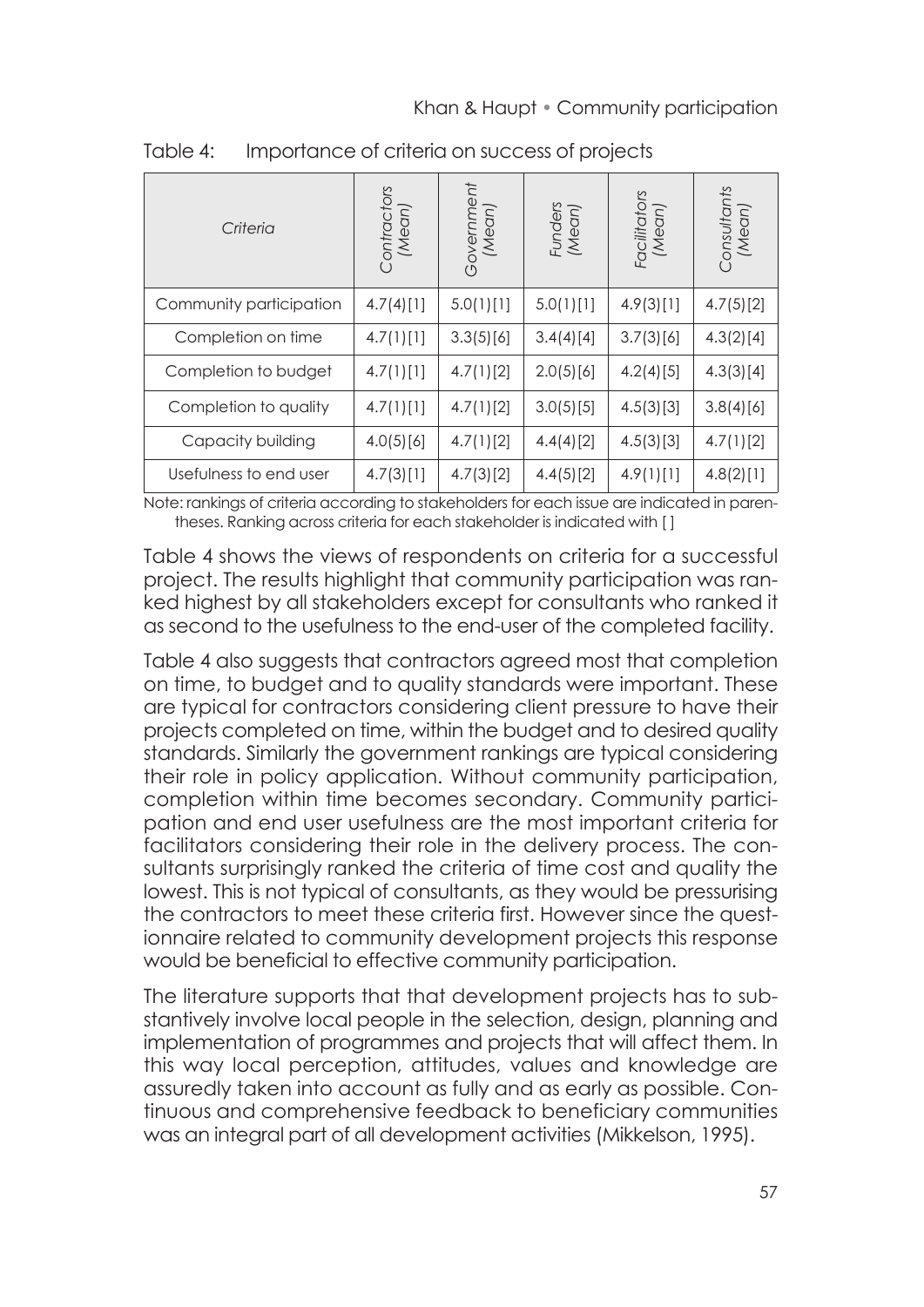From the literature reviewed, questionnaire responses and interview responses the necessity of community participation within the development framework is apparent. This importance is further highlighted in Table 5.

| <i>Issue</i>                                | ders<br>ΕJ | onsultar<br>'Mean) | nment<br>Mean<br>5<br>(Ñ |        |        |
|---------------------------------------------|------------|--------------------|--------------------------|--------|--------|
| How necessary is CP in development projects | 4.6(5)     | 4.7(1)             | 4.7(1)                   | 4.7(1) | 4.7(1) |
| How much has CP increased cost of projects  |            | 2.7(2)             | 1.3(5)                   | 2.0(4) | 2.6(3) |
| Do the benefits outweigh the cost of CP     |            | 3.8(1)             | 2.7(4)                   | 2.5(5) | 3.3(2) |

Note: rankings according to stakeholders for each issue are indicated in parentheses

All stakeholders regard community participation as important in development projects. The ranking for the cost increases of community participation was average and does not indicate that it was a concern to stakeholders. Most respondents felt that the benefits of community participation far outweighed the costs.

### **10. Discussion of the findings**

It was clear that even though there was a good understanding about community participation by all professionals as well as governmental organisations, problems existed relative to its application. However it seems that as long as the process is driven by parameters for success that are dictated to by professional stakeholders and as long as representatives of communities and even communities themselves are not fully included in the entire procurement process of development projects, there can be little satisfaction from the end users of the project.

According to Gilbert *et al*. (1996), an essential element of governance — when used to describe the ways that local authorities relate to their communities — was inclusiveness, which meant the active participation of affected sectors of the community in decisionmaking processes. Inclusiveness was especially important for the achievement of environmental sustainability. Generally speaking, governments that were authoritarian, exclusive, and short sighted were unlikely to be effective in helping to move their communities towards environmental, social, and economic sustainability.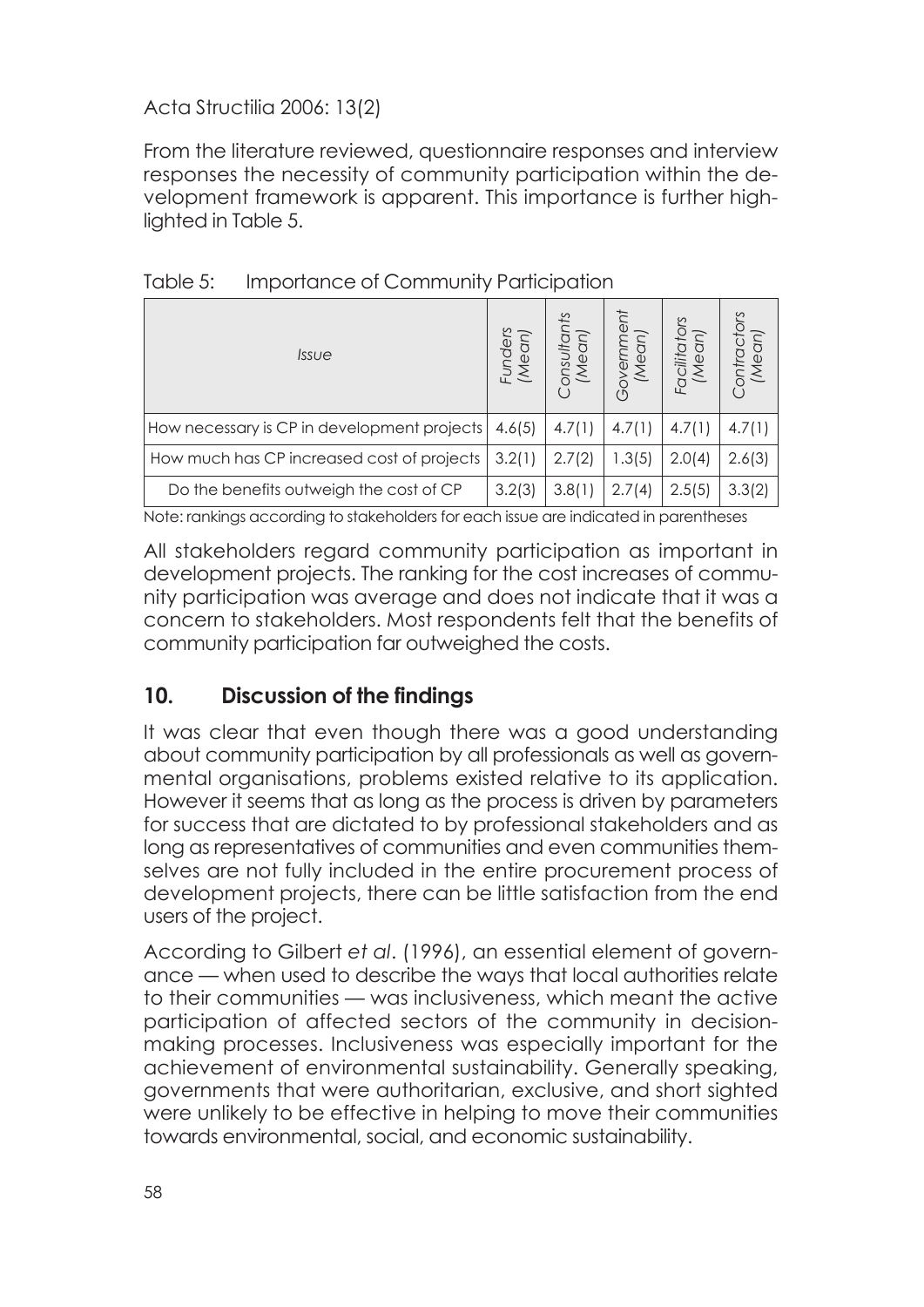An additional reason given by Eyben & Ladbury (1995) why beneficiaries might have little influence over project decisions was that professionals assumed the role of identifying the needs of beneficiaries and finding the solutions. The greater the assumed knowledge gap between professionals and beneficiaries, the more likely it was that this would happen. Individuals were contented to rely on professional judgements in any country, as long as the service was relatively equitably distributed in ways, which made sense to them.

Professional consultants and contractors who operate within the development framework responded that they appreciated the importance of participation but that their opinion on the parameters for success of projects included community participation but that it was not necessary the only important one. Also they expected the communities to follow the structures they put in place.

Community based organisations and facilitators on the other hand made clear that their loyalties lay with communities in terms of projects improving the conditions which poor communities found themselves in. They indicated that the priority should be the satisfaction of the end user and their involvement in the process of achieving improved living conditions

The interviews confirmed that community members wanted to be involved but their understanding of participation was limited to involvement during the construction stage only. They indicated a desire to be part of the construction process where they could assist in the building of their own homes. This was the extent of their perception of participation. The fact that in the questionnaires professional consultants testified that communities could retard the progress of projects if they were involved supported the view that communities were not assisted in this process by the professional consultants. The community needed support from all stakeholders in the development process to aid them in understanding why their involvement was crucial to the success of projects. The results showed clear evidence that non-participation of communities within the projects could result in project failure.

# **11. Conclusion**

It would seem that the success of a participatory community technique depended on making clear the stakeholder involvement and responsibilities at the outset of projects. Cooperative stakeholders joining together in consultative processes created an environment of continuous review of problem identification, objectives, activities and anticipated cost and benefits.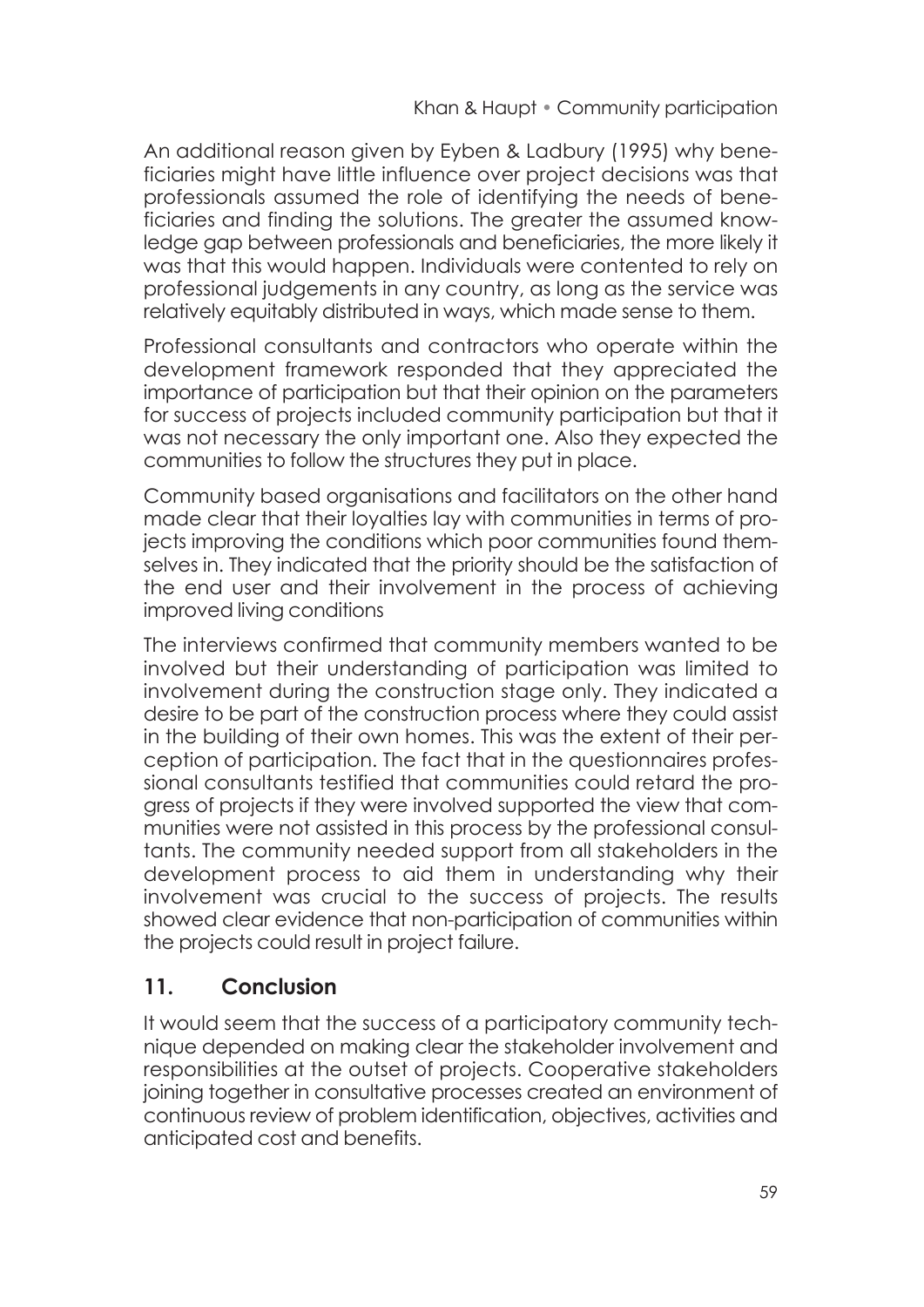We cannot assume that people would always participate, even when they have the choice. In some situation communities were limited to the extent that they wanted to be involved or have the capacity to be involved. Many people struggled on a daily basis to meet their most basic needs. This being water, food and electricity. Expecting people under these circumstances to sit on committees and attend meetings to discuss improvements to their situations would be insensitive. People in affluent areas who received these services certainly did not spend their time sitting on committees and attending meetings. These basic services were seen to be their right. How do we therefore explain this scenario to the poorer communities where even obtaining water was a privilege? It is important that stakeholders understood these differences when they deal with community developments and appreciate the frustrations of poorer communities at waiting for services, which should be their right.

Participation by the people in the institutions and systems, which govern their lives, was a basic human right and also essential for realignment of political power in favour of disadvantaged groups and for social and economic development.

Participation was an essential part of human growth, which could lead to the development of self-confidence, pride, initiative, creativity, responsibility and cooperation. Without such a development within the people themselves all efforts to alleviate their poverty would be immensely more difficult, if not impossible. This process, whereby people learn to take charge of their own lives and solve their own problems, was the essence of development.

#### **References**

Abrahams, G. & Goldblatt, M. 1997. *Report on Poverty and Inequality: access to urban infrastructure by the poor progress in the public provision of infrastructural assets*. [online]. Available from: <www.gov.za/reports/1998/poverty/infrastructure.pdf>

Awotana, A., Japha, D, Huchzermeyer, M. & Uduku, O. 1995. *Community based strategies for local development: Lessons for South Africa*, CARDO, and UCT.

Carew-Reid J., Prescott-Allen R., Bass S.M.J. & Dalal-Clayton D.B. 1994. *Strategies for National Sustainable Development: A Handbook for their Planning and Implementation*. London: International Institute for Environment and Development (IIED), London and World Conservation Union (IUCN), Gland, in association with Earthscan Publications.

Collins, D. & Torres, L. 2000. Infrastructure delivery: A Nedlac Project. *Indicator South Africa*, 17(2), p.1-84, June.